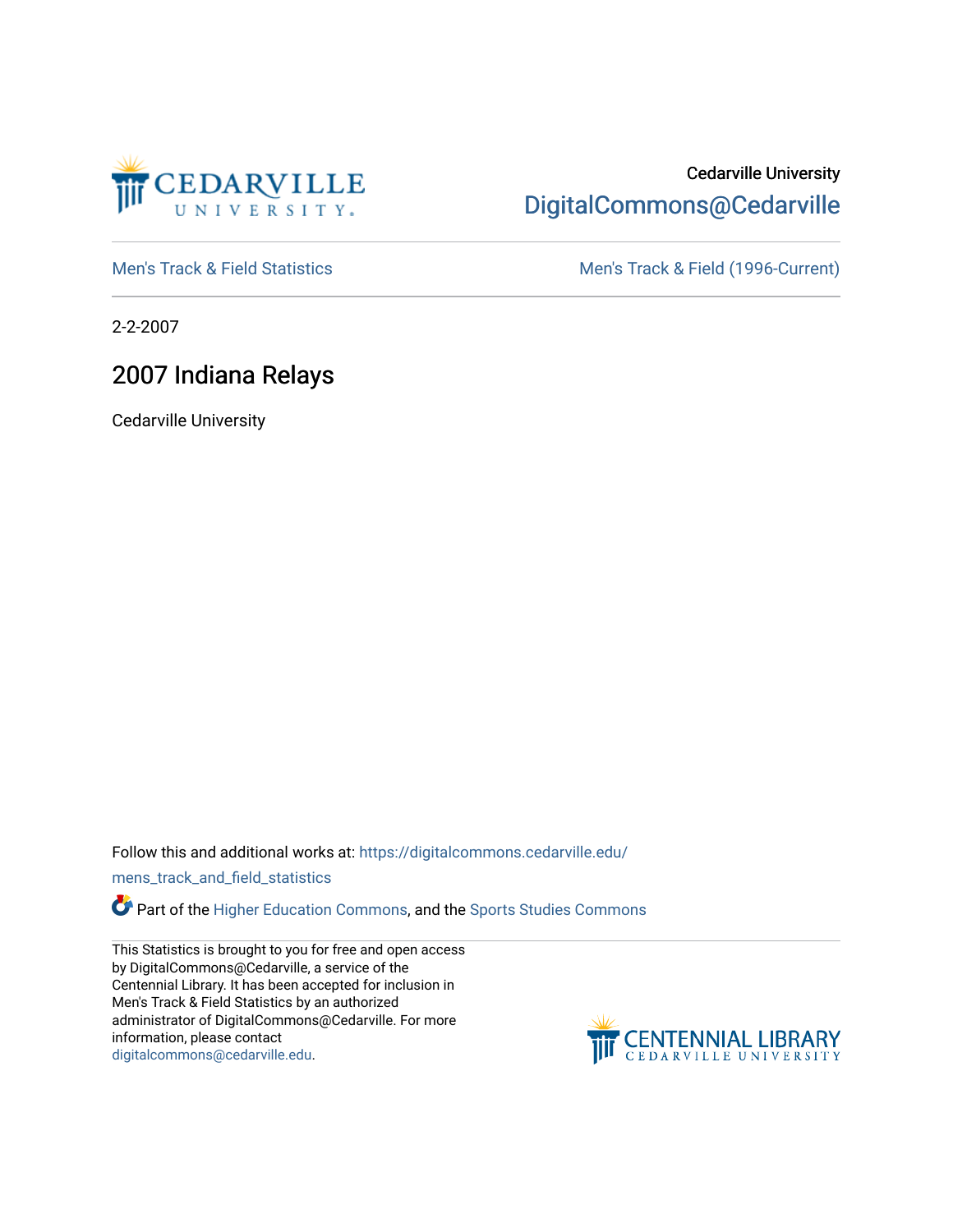# **Indiana Relays**

**Feb. 2-3, 2007 Bloomington, IN** 

| Event 1 Men 60 Meter Dash                    |                                                    |                                 |
|----------------------------------------------|----------------------------------------------------|---------------------------------|
| NCAA Auto: A 6.62<br>$NCAA$ $Prov: P \t6.74$ | 16 Advance: Top 1 Each Heat plus Next 5 Best Times |                                 |
| Name                                         | Year School                                        | Prelims<br>Η#                   |
|                                              |                                                    |                                 |
| Preliminaries                                |                                                    |                                 |
| 1 Vinson, Pierre                             | Unattached                                         | 6.860 6                         |
| 2 Glover, Wil                                | Indiana                                            | 6.88Q 11                        |
| 3 Harris, Chauncey                           | Club Elite Inter                                   | 6.930 10                        |
| 4 Mitchell, Dennis                           | Western Kentucky                                   | 6.940 5                         |
| 5 Moylan, Jacob                              | Indiana                                            | 6.9401                          |
| 6 Rogers, Gregory                            | Auburn                                             | $6.95Q$ 2                       |
| 7 Dobersztyn, Dave                           | Lewis                                              | $6.97Q$ 7                       |
| 8 Twyner, Channing                           | Belmont                                            | $6.98Q$ 4                       |
| 9 Molden, Antwaun                            | Eastern Kentucky                                   | 7.00Q 3                         |
| 10 Tilley, Rico                              | Club Elite Inter                                   | 7.040 B                         |
| 11 Walls, TJ                                 | SE Missouri                                        | 7.090<br>9                      |
| 12 Igeleke, Ekunday                          | Cincinnati                                         | 1<br>6.97σ                      |
| 13 Heerdegen, Keith                          | Indiana                                            | $\mathbf{2}$<br>6.99q           |
| 14 Adade, Samuel                             | Mid. Tenn. State                                   | 2<br>7.00g                      |
| 15 Wright, Decosma                           | Lincoln (Mo.)                                      | $\overline{4}$<br>7.01q         |
| 16 Foster, Hailey                            | Auburn                                             | 6<br>7.02q                      |
| 17 Kandell, Bob                              | Cincinnati                                         | 7.03<br>7.                      |
| 17 Bowers, Tonny<br>19 Baffour, Tony         | Flo Valley TC                                      | 7.03<br>11                      |
| 20 Herold, Nick                              | Unattached                                         | 7.04<br>5.                      |
| 21 Diogo, Raymond                            | Loyola $(111.)$                                    | 7.04<br>5                       |
| 22 Jeffers, Jordan                           | Western Kentucky<br>Cumberlands                    | 3<br>7.06                       |
| 23 Golder, Brandon                           | UT-Chattanooga                                     | 3<br>7.06                       |
| 24 Jackson, Brandon                          | Flo Valley TC                                      | 6<br>7.07<br>7.08               |
| 25 West, Tony                                | Ind State                                          | 5<br>7.10<br>11                 |
| 26 Forbes, Darian                            | Lincoln (Mo.)                                      | 7.11<br>9                       |
| 27 Denham, Jimel                             | Loyola (Ill.)                                      | 7.11<br>- 7                     |
| 28 Horejs, Mike                              | SIU-Edwardsville                                   | 7.11<br>10                      |
| 29 Jelks, Brandon                            | Eastern Illinois                                   | 7.12<br>9                       |
| 30 Reid, David                               | SE Missouri                                        | 7.13<br>2                       |
| 31 Smith, Pete                               | Lincoln (Mo.)                                      | 7.13<br>8                       |
| 32 Brown, Duran                              | MO Baptist                                         | 7.13<br>$\overline{\mathbf{3}}$ |
| 33 Hendricks, Isaac                          | Cincinnati                                         | 6<br>7.13                       |
| 34 Anderson, Kelley                          | Illinois State                                     | 7.14<br>4                       |
| 35 Bridges, O'Brian                          | Eastern Kentucky                                   | 7.14<br>2                       |
| 36 Hay, Aaron                                | Eastern Kentucky                                   | 7.14<br>7                       |
| 37 Hazard, Jordan                            | UT-Chattanooga                                     | 7.15<br>8                       |
| 38 Curry, Justin                             | Eastern Kentucky                                   | 7.15<br>ı                       |
| 39 Conway, Justin                            | Cincinnati                                         | 6<br>7.16                       |
| 40 Morgan, Carlos                            | Mid. Tenn. State                                   | 7.16<br>4                       |
| 41 Bailey, George                            | Eastern Kentucky                                   | 7.19<br>5                       |
| 42 Ogburn, Gary                              | Ind State                                          | 7.19<br>10                      |
| 43 Jennings, Shane                           | Florissant Valle                                   | 7.20<br>в                       |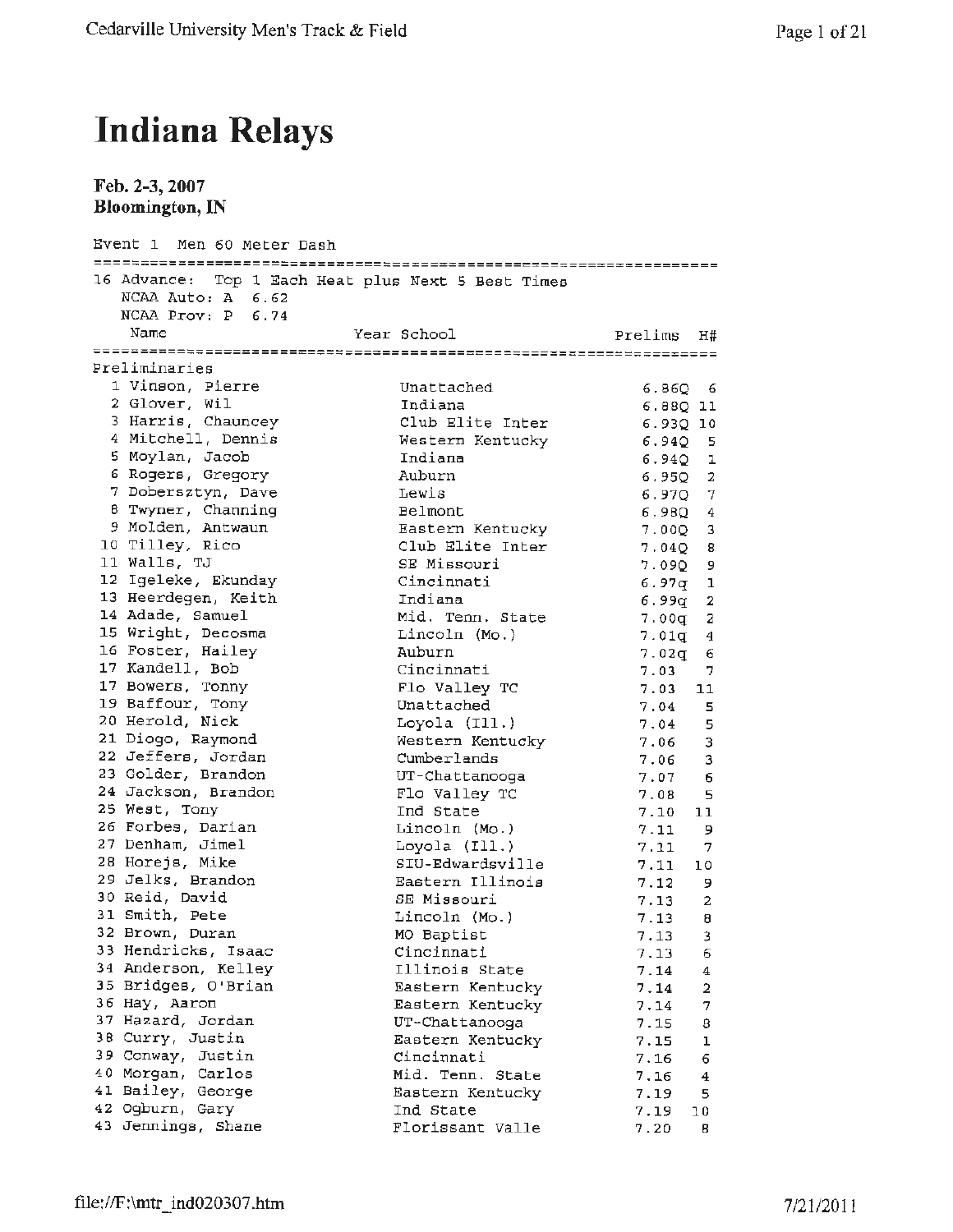$\hat{\mathbf{v}}$ 

| 44 Rozovics, Geoff                                                                  | Lewis                                             | 7.20           | 5.             |
|-------------------------------------------------------------------------------------|---------------------------------------------------|----------------|----------------|
| 45 Watts, Samuel                                                                    | Illinois State                                    | 7.21           | 6              |
| 46 Hamm, Clint                                                                      | Belmont                                           | 7.21           | 9              |
| 47 Kerr, Ernest                                                                     | Cincinnati                                        | 7.22           | 11             |
| 48 Gilmore, Jahkeen                                                                 | Unattached                                        | 7.22           | 10             |
| 49 Monal, Duronal                                                                   | Mid. Tenn. State                                  | 7.24           | $\mathbf{1}$   |
|                                                                                     | SE Missouri                                       | 7.25           | 6              |
| 50 Simpson, Brandon                                                                 |                                                   |                |                |
| 51 Benjamin, Samuel                                                                 | Cincinnati                                        | 7.28           | 7              |
| 52 Gentry, Gary                                                                     | Loyola $(111.)$                                   | 7.31           | 11             |
| 53 Neal, Tyyon                                                                      | Rend Lake                                         | 7.31           | 5              |
| 54 Steidel, Ian                                                                     | Cincinnati                                        | 7.31           | $\mathbf 1$    |
| 55 Lies, Adam                                                                       | Ind State                                         | 7.32           | 9              |
| 56 Hart, Taylor                                                                     | Belmont                                           | 7.32           | 8              |
| 57 Jackson, Ronnie                                                                  | UT-Chattanooga                                    | 7.34           | 8              |
| 58 Emanuel, Brenton                                                                 | Eastern Illinois                                  | 7.34           | 4              |
| 59 Lampley, Lincoln                                                                 | Jackson State                                     | 7.38           | 4              |
| 60 Bailey, Austin                                                                   | Lewis                                             | 7.39           | 7              |
| 61 Lesnick, Donnie                                                                  | Lewis                                             | 7.39           | 2              |
| 62 Sunday, Corderyl                                                                 | Alabama-Huntsvil                                  | 7.41           | 7              |
|                                                                                     |                                                   |                | 2              |
| 63 Register, Stephen                                                                | Belmont                                           | 7.41           |                |
| 64 Sackmann, Chris                                                                  | Indiana                                           | 7.42           | 5              |
| 65 Johnson, Derrick                                                                 | Eastern Kentucky                                  | 7.42           | $\mathbf{1}$   |
| 66 Morris, Willie                                                                   | Unattached                                        | 7.46           | з              |
| 67 Bishop, Geoff                                                                    | Loyola $(II.)$                                    | 7.46           | $\mathbf{1}$   |
| 68 Bell, Jason                                                                      | Rend Lake                                         | 7.49           | 11             |
| 69 Johnson, Earl                                                                    | Lindenwood                                        | 7.51           | ı              |
| 70 Schmitz, Matt                                                                    | Indiana                                           | 7.57           | 4              |
| 71 Nickson, Damon                                                                   | Mid. Tenn. State                                  | 7.85 4         |                |
| 72 Roback, Jerry                                                                    | Indiana                                           | 8.06           | 6              |
| -- Toney, Darren                                                                    | Arkansas State                                    | FS             | 10             |
| -- Landis, Nicholas                                                                 | Eastern Kentucky                                  | FS             | 2              |
| -- Barzeltto, Jorge                                                                 | Lindenwood                                        | DNF            | в              |
| Event 1 Men 60 Meter Dash<br>NCAA Auto: A 6.62<br>NCAA Prov: P<br>6.74              | 8 Advance: Top 1 Each Heat plus Next 6 Best Times |                |                |
| Name                                                                                | Year School                                       | Semis          | H#             |
|                                                                                     |                                                   |                |                |
| Semi-Finals                                                                         |                                                   |                |                |
| 1 Vinson, Pierre                                                                    | Unattached                                        | 6.830 1        |                |
| 2 Harris, Chauncey                                                                  | Club Elite Inter                                  | 6.910 2        |                |
| 3 Mitchell, Dennis                                                                  | Western Kentucky                                  | $6.92q$ 1      |                |
| 4 Glover, Wil                                                                       | Indiana                                           | $6.96q$ 2      |                |
| 5 Molden, Antwaun                                                                   | Eastern Kentucky                                  | $6.96q$ 1      |                |
| 6 Wright, Decosma                                                                   | Lincoln (Mo.)                                     | $6.97q$ 2      |                |
|                                                                                     |                                                   | $6.98q$ 1      |                |
|                                                                                     |                                                   |                |                |
| 7 Moylan, Jacob                                                                     | Indiana                                           |                |                |
| 8 Tilley, Rico                                                                      | Club Elite Inter                                  | 7.00q          | 2              |
| 9 Igeleke, Ekunday                                                                  | Cincinnati                                        | 7.04           | 1              |
| 10 Foster, Hailey                                                                   | Auburn                                            | 7.05           | 1              |
| 11 Dobersztyn, Dave                                                                 | Lewis                                             | $7 - 07$       | $\overline{a}$ |
| 12 Heerdegen, Keith                                                                 | Indiana                                           | $7.07 \quad 1$ |                |
| 13 Walls, TJ                                                                        | SE Missouri                                       | $7.07 \quad 2$ |                |
| 14 Adade, Samuel                                                                    | Mid. Tenn. State                                  | 7.08           | -2             |
| 15 Rogers, Gregory                                                                  | Auburn                                            | 7.26           | -2             |
| Event 1 Men 60 Meter Dash<br>=================================<br>NCAA Auto: A 6.62 |                                                   |                |                |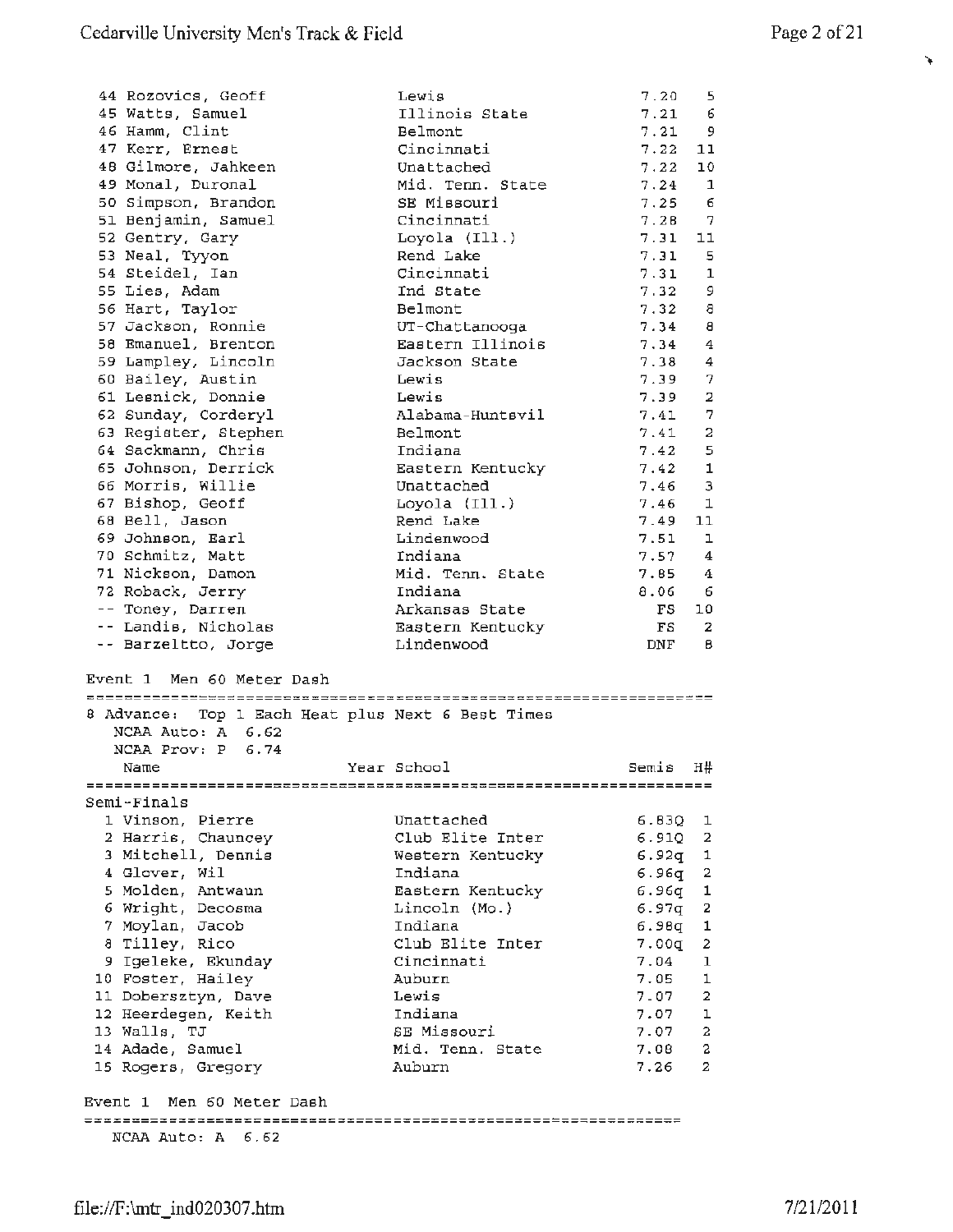NCAA Prov: P 6.74 Name Year School Finals Finals 1 Harris, Chauncey Club Elite Inter 6.85 <sup>2</sup>Mitchell, Dennis 6.90 Western Kentucky 3 Wright, Decosma Lincoln (Mo.) 6.92 <sup>4</sup>Glover, Wil Indiana 6.95 Eastern Kentucky 6.96 5 Molden, Antwaun Indiana 6 Moylan, Jacob 6.97 Club Elite Inter 7 Tilley, Rico 7.05 Event 2 Men 60 Meter Hurdles 16 Advance: Top 1 Each Heat plus Next 8 Best Times NCAA Auto: A 7.70 NCAA Prov: P 7.91 Prelims H# Year School Name Mid. Tenn. State 1 Walker, Juan 7.92Q 4 Lincoln **(Mo.** ) 2 Wright, Decosma 7.99Q 8 3 Sands, Shamar Auburn 8.00Q 1 4 Akins, Ty Auburn 8.03Q 6 5 Thomas, Chris Invaders TC 8.04Q 3 6 English, Andre Unattached 8.06Q 2 7 Hill, Kazmere Arkansas state 8.l0Q 5 8 Green, Brandys Unattached 8.16Q 7 Eastern Illinois 9 Thornton, Kirkland 8.09q <sup>3</sup> 10 Smith, Pete Lincoln (Mo. ) 8.16q S Indiana 11 Smith, Ryan  $8.24q$  5 Jackson State 12 Woods, Brandon  $8.25q - 2$ 13 Wilburn, Glen Flo Valley TC 8. 25q 1 14 Schleis, Adam 8. 29g 1 Wis. -Milwaukee 15 Dobersztyn, Dave Lewis 8.37q 7 16 sackmann, Chris Indiana  $8.37q - 2$ 17 Bell, Jason 8. 39 4 Rend Lake 18 Hendricks, Isaac Cincinnati 8. 44 4 Ind State 19 Jordan, Paladin 8. 45 7 20 Ray, Derrick Jackson State 8. 46 4 21 Bundenthal, Ryan Cedarville 8. 47 5 22 Neal, Tyyon Rend Lake 8.47 8 Eastern Illinois 23 Embry, Mike 8.57 1 Cincinnati 24 Lammers, Troy 8.61 6 25 Knaperek, James Lewis  $8.62 \t 8$ 26 Puckett, Jeremy SIU-Edwardsville 8.66 7 Eastern Illinois 27 Gehrke, Kris 8.67 4 28 Jackson, Brian Ind State 8. 72 3 29 Keegan, Jhak 8.73 6 Auburn 30 Wilbourn, Chris Florissant Valle 8.73 3 Arkansas State 31 Aronson, Shawn 8.75 1 32 Mendenhall, Patrick Ind State 8.75 2 33 Davolio, Dominick Cincinnati 8. 77 2 **Mid.** Tenn. State 34 Middlebrooks, Frederick 8.84 8 35 Grys, Josh 8.86 8 Lewis 36 Livingston, Jager 8.90 2 Auburn 37 Evans, Marcus SIU-Edwardsville B.93 3 Eastern Illinois 38 Evans, Thomas 8.95 5 Ind State 39 Hoyles, Carlton 8.97 4 Loyola ( Ill . ) 40 Andreoni, Tom 8.99 2 41 Tress, Brandon Cedarville 8.99 4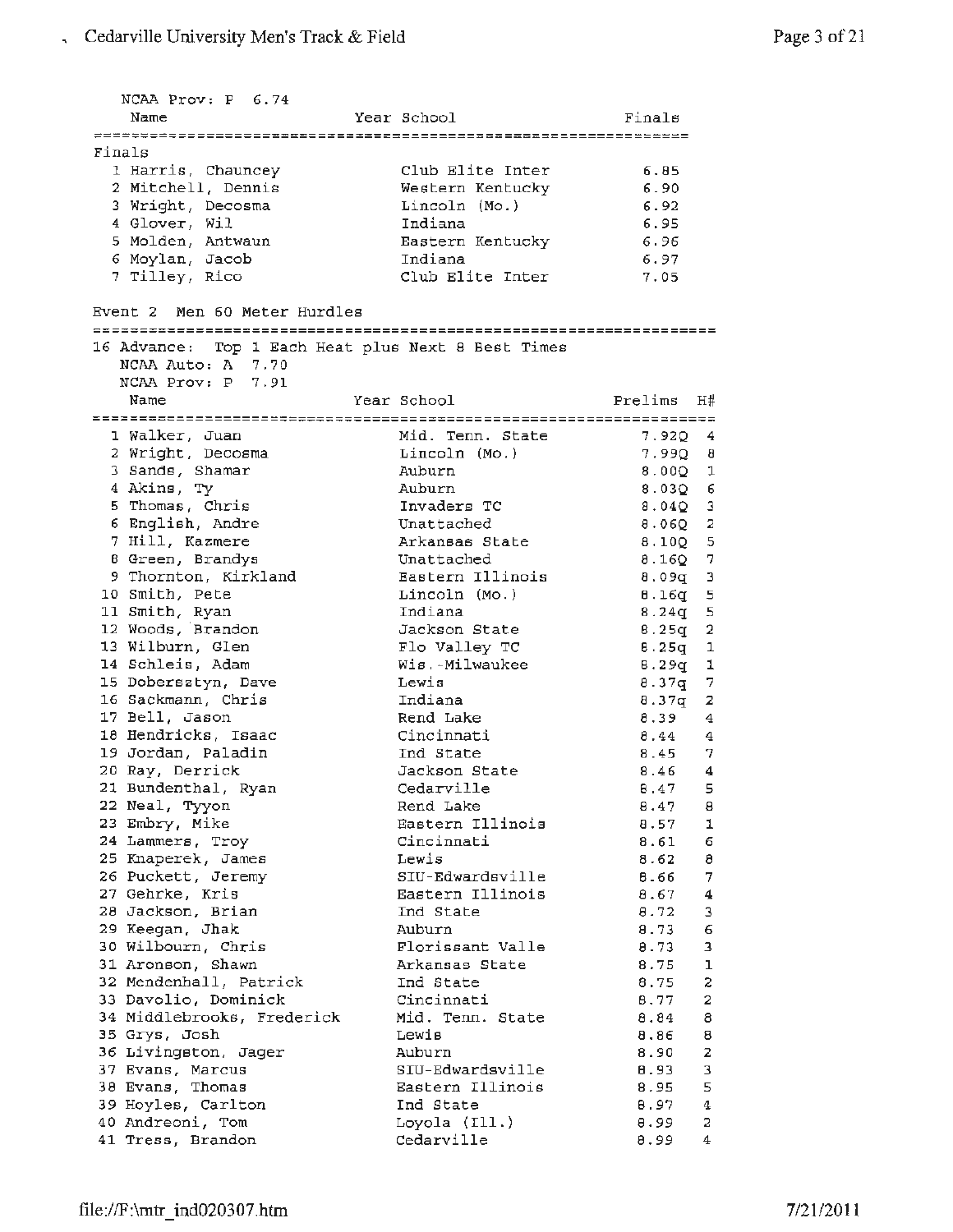| 42 Bertoli, Anthony<br>43 Tortorici, Patrick<br>44 Schnier, Keller<br>45 Browhow, Jason<br>46 Maze, Scott<br>47 Rankin, Freddie<br>48 Kessler, Matthew<br>49 Hartman, Byron<br>50 Waaland, Kasey<br>-- Fisher, Matt<br>Event 2 Men 60 Meter Hurdles | Ind State<br>Eastern Illinois<br>Cincinnati<br>Western Kentucky<br>Cincinnati<br>Mid. Tenn. State<br>Eastern Kentucky<br>UNAT-Indiana Sta<br>Cincinnati<br>Eastern Illinois | 9.00<br>9.01<br>9.12<br>9.13<br>9.14<br>9.16<br>9.18<br>9.19 7<br>9.71<br>DNF | 7.<br>5<br>6<br>Э<br>$\mathsf 3$<br>3<br>6<br>5<br>$\mathbf{1}$ |
|-----------------------------------------------------------------------------------------------------------------------------------------------------------------------------------------------------------------------------------------------------|-----------------------------------------------------------------------------------------------------------------------------------------------------------------------------|-------------------------------------------------------------------------------|-----------------------------------------------------------------|
|                                                                                                                                                                                                                                                     |                                                                                                                                                                             |                                                                               |                                                                 |
| 8 Advance: Top 1 Each Heat plus Next 6 Best Times<br>NCAA Auto: A 7.70<br>NCAA Prov: P 7.91                                                                                                                                                         |                                                                                                                                                                             |                                                                               |                                                                 |
| Name                                                                                                                                                                                                                                                | Year School                                                                                                                                                                 | Semis                                                                         | <b>H#</b>                                                       |
|                                                                                                                                                                                                                                                     |                                                                                                                                                                             |                                                                               |                                                                 |
| Semi-Finals                                                                                                                                                                                                                                         |                                                                                                                                                                             |                                                                               |                                                                 |
| 1 Walker, Juan                                                                                                                                                                                                                                      | Mid. Tenn. State                                                                                                                                                            | $P$ 7.860 1                                                                   |                                                                 |
| 2 Wright, Decosma                                                                                                                                                                                                                                   | Lincoln (Mo.)                                                                                                                                                               | 7.96Q 2                                                                       |                                                                 |
| 3 Akins, Ty                                                                                                                                                                                                                                         | Auburn                                                                                                                                                                      | P 7.88q 1                                                                     |                                                                 |
| 4 Thomas, Chris                                                                                                                                                                                                                                     | Invaders TC                                                                                                                                                                 | $7,96q$ 1                                                                     |                                                                 |
| 5 Sands, Shamar<br>6 English, Andre                                                                                                                                                                                                                 | Auburn<br>Unattached                                                                                                                                                        | 7.98q                                                                         | 2<br>2                                                          |
| 7 Thornton, Kirkland                                                                                                                                                                                                                                | Eastern Illinois                                                                                                                                                            | 8.02q<br>8.07q                                                                | ı                                                               |
| 8 Hill, Kazmere                                                                                                                                                                                                                                     | Arkansas State                                                                                                                                                              | 8.10q                                                                         | 2                                                               |
| 9 Green, Brandys                                                                                                                                                                                                                                    | Unattached                                                                                                                                                                  | 8.13                                                                          | 1                                                               |
| 10 Dobersztyn, Dave                                                                                                                                                                                                                                 | Lewis                                                                                                                                                                       | 8.14                                                                          | 2                                                               |
| 11 Smith, Pete                                                                                                                                                                                                                                      | Lincoln (Mo.)                                                                                                                                                               | 8.20                                                                          | 2                                                               |
| 12 Smith, Ryan                                                                                                                                                                                                                                      | Indiana                                                                                                                                                                     | 8.28                                                                          | 2                                                               |
| 13 Sackmann, Chris                                                                                                                                                                                                                                  | Indiana                                                                                                                                                                     | 8.28                                                                          | ı                                                               |
| 14 Wilburn, Glen                                                                                                                                                                                                                                    | Flo Valley TC                                                                                                                                                               | 8.31                                                                          | -1                                                              |
| 15 Schleis, Adam                                                                                                                                                                                                                                    | Wis.-Milwaukee                                                                                                                                                              | 8.32                                                                          | 2                                                               |
| 16 Woods, Brandon                                                                                                                                                                                                                                   | Jackson State                                                                                                                                                               | 8.67                                                                          | 1                                                               |
| Event 2 Men 60 Meter Hurdles                                                                                                                                                                                                                        |                                                                                                                                                                             |                                                                               |                                                                 |
| NCAA Auto: A 7.70                                                                                                                                                                                                                                   |                                                                                                                                                                             |                                                                               |                                                                 |
| NCAA Prov: P 7.91                                                                                                                                                                                                                                   |                                                                                                                                                                             |                                                                               |                                                                 |
| Name                                                                                                                                                                                                                                                | Year School                                                                                                                                                                 | Finals                                                                        |                                                                 |
|                                                                                                                                                                                                                                                     |                                                                                                                                                                             |                                                                               |                                                                 |
| Finals                                                                                                                                                                                                                                              |                                                                                                                                                                             |                                                                               |                                                                 |
| 1 Akins, Ty                                                                                                                                                                                                                                         | Auburn                                                                                                                                                                      | 7.80P                                                                         |                                                                 |
| 2 Wright, Decosma                                                                                                                                                                                                                                   | Lincoln (Mo.)                                                                                                                                                               | 7.83P                                                                         |                                                                 |
| 3 Walker, Juan<br>4 Thomas, Chris                                                                                                                                                                                                                   | Mid. Tenn. State<br>Invaders TC                                                                                                                                             | 7.84P                                                                         |                                                                 |
| 5 Thornton, Kirkland                                                                                                                                                                                                                                | Eastern Illinois                                                                                                                                                            | 7.98<br>8.03                                                                  |                                                                 |
| 6 English, Andre                                                                                                                                                                                                                                    | Unattached                                                                                                                                                                  | 8.07                                                                          |                                                                 |
| 7 Hill, Kazmere                                                                                                                                                                                                                                     | Arkansas State                                                                                                                                                              | 8.09                                                                          |                                                                 |
| Event 3 Men 200 Meter Dash INVITATIONAL                                                                                                                                                                                                             |                                                                                                                                                                             |                                                                               |                                                                 |
|                                                                                                                                                                                                                                                     |                                                                                                                                                                             |                                                                               |                                                                 |
| NCAA Auto: A 20.83<br>NCAA Prov: P 21.48                                                                                                                                                                                                            |                                                                                                                                                                             |                                                                               |                                                                 |
| Name                                                                                                                                                                                                                                                | Year School                                                                                                                                                                 | Finals                                                                        | H#                                                              |
|                                                                                                                                                                                                                                                     |                                                                                                                                                                             |                                                                               |                                                                 |
| 1 Reid, Orlando                                                                                                                                                                                                                                     | Mid. Tenn. State                                                                                                                                                            | 21.38P                                                                        | 2                                                               |
| 2 Harris, Chauncey                                                                                                                                                                                                                                  | Club Elite Inter                                                                                                                                                            | 21.76                                                                         | 2                                                               |
| 3 McCombs, Terrill                                                                                                                                                                                                                                  | Western Kentucky                                                                                                                                                            | 21.86                                                                         | 1                                                               |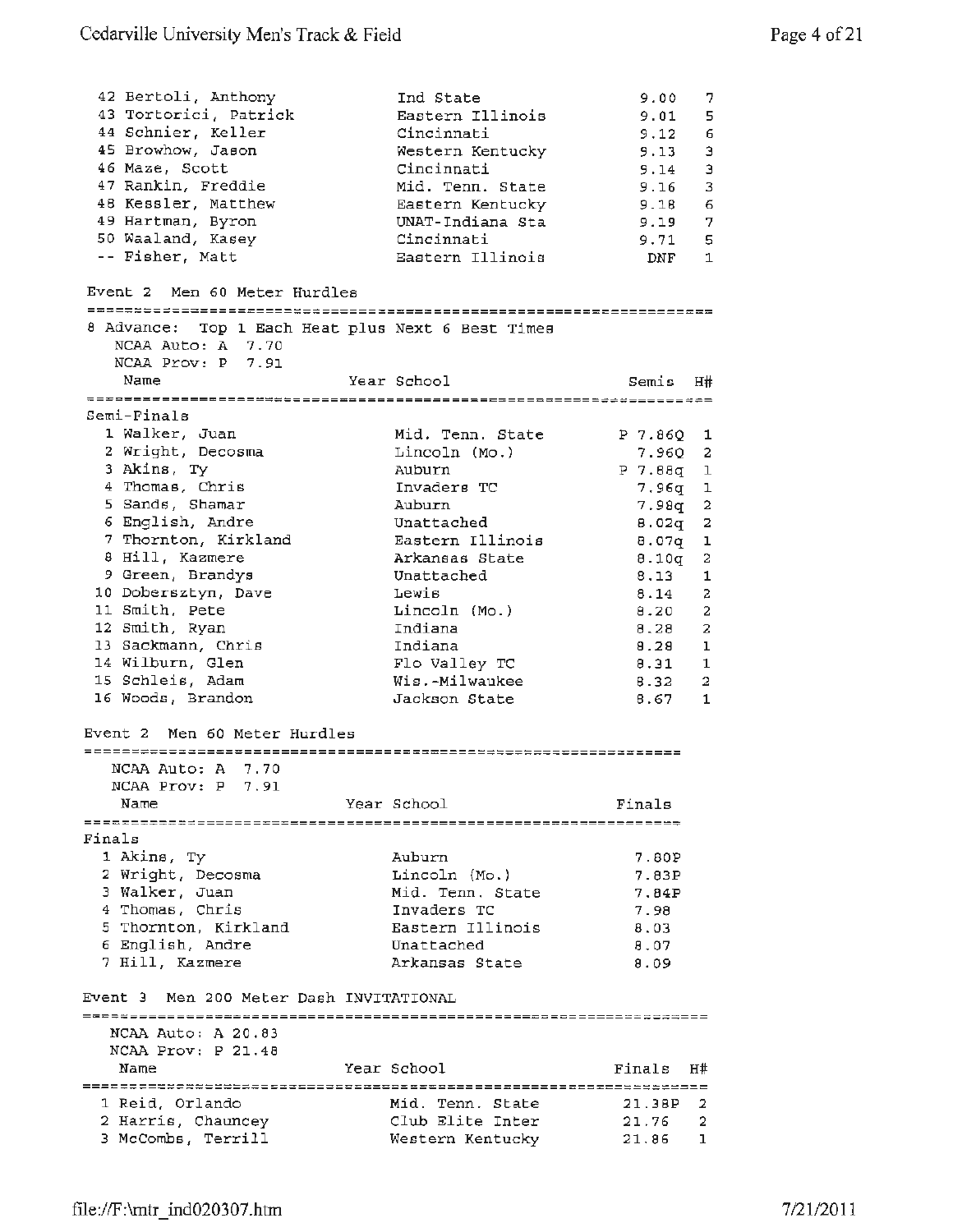$\overline{\phantom{a}}$ 

| 4 Lawson, Kiwan                                    | Indiana                           | 21.97                 | 1               |
|----------------------------------------------------|-----------------------------------|-----------------------|-----------------|
| 5 Walker, Juan                                     | Mid. Tenn. State                  | 22.03                 | 1               |
| 6 Weatherborne, Haddow                             | Lindenwood                        | 22.18                 | 2               |
| 7 Smellie, Gavin                                   | Western Kentucky                  | 22.28                 | 2               |
| 8 Forbes, Darian                                   | Lincoln (Mo.)                     | 22.35 2               |                 |
| 9 Trusty, Michael                                  | Lincoln (Mo.)                     | 22.45 1               |                 |
| 10 Herold, Nick                                    | Loyola (Ill.)                     | 22.65 1               |                 |
| Event 4 - Men 200 Meter Dash open                  |                                   |                       |                 |
|                                                    |                                   |                       |                 |
| 18 Advance: Top 1 Each Heat plus Next 3 Best Times |                                   |                       |                 |
| NCAA Auto: A 20.83                                 |                                   |                       |                 |
| NCAA Prov: P 21.23                                 |                                   |                       |                 |
| Name                                               | Year School                       | Prelims H#            |                 |
|                                                    |                                   |                       |                 |
| 1 Simmons, Eric                                    | Clayton State                     | $21.77Q$ 2            |                 |
| 2 Rose, Kyle                                       | SIU-Edwardsville                  | $21.91Q$ 9            |                 |
| 3 English, Andre                                   | Unattached                        | 21.9206               |                 |
| 4 Diogo, Raymond                                   | Western Kentucky                  | 21.960 7              |                 |
| 5 Heerdegen, Keith                                 | Indiana                           | 21.99Q 11             |                 |
| 6 Williams, Chris                                  | SE Missouri                       | $22.03Q - 3$          |                 |
| 7 Landis, Nicholas                                 | Eastern Kentucky                  | 22.11Q 12             |                 |
| 8 Edwards, Trentin                                 | Wis.-Milwaukee                    | 22.160B               |                 |
| 9 Jackson, Brandon                                 | Flo Valley TC                     | 22.26Q 10             |                 |
| 10 Reid, David                                     | SE Missouri                       | $22.26Q$ 1            |                 |
| 11 Conway, Justin                                  | Cincinnati                        | $22.37Q$ 4            |                 |
| 12 Mkwezalamba, Maxwell                            | Illinois State                    | $22.470 - 5$          |                 |
| 13 Barton, Jermaine                                | Mid. Tenn. State                  | $21.83q$ 2            |                 |
| 14 Adade, Samuel                                   | Mid. Tenn. State                  | $22.08q$ 6            |                 |
| 15 Jeffers, Jordan                                 | Cumberlands                       | $22.31q - 3$          |                 |
| 16 Rogers, Gregory                                 | Auburn                            | 22.34q 12             |                 |
| 17 Bucholz, Tyler                                  | Wis.-Milwaukee                    | $22.37q$ 1            |                 |
| 18 Wilburn, Glen                                   | Flo Valley TC                     | $22.40q$ 4            |                 |
| 19 Morgan, Carlos                                  | Mid. Tenn. State                  | 22.42 B               |                 |
| 20 Molden, Antwaun                                 | Eastern Kentucky                  | $22.43$ 9             |                 |
| 21 Smith, Patrick                                  | DePaul                            | $22.44$ 3             |                 |
| 22 Denham, Jimel<br>23 Hay, Aaron                  | Loyola (Ill.)                     | $22.48$ 5<br>22.49 12 |                 |
| 24 Ray, Derrick                                    | Eastern Kentucky<br>Jackson State | 22.50                 | 8               |
| 25 Tilley, Rico                                    | Club Elite Inter                  | 22.52 2               |                 |
| 26 Brown, Leon                                     | Indiana                           | 22.53                 | 6               |
| 27 Wright, Chris                                   | SIU-Edwardsville                  | 22.54                 | 10 <sub>1</sub> |
| 28 Foster, Hailey                                  | Auburn                            | 22.63                 | - 9             |
| 29 Moylan, Jacob                                   | Indiana                           | 22.71                 | $\overline{7}$  |
| 30 Tillman, DeAndre                                | Illinois State                    | 22.74                 | 11              |
| 31 Glover, Wil                                     | Indiana                           | 22.75                 | ı               |
| 32 Harold, Nich                                    | SIU-Edwardsville                  | 22.79                 | 4               |
| 33 Igeleke, Ekunday                                | Cincinnati                        | 22.80                 | 4               |
| 34 Sykes, Gentrell                                 | MO Baptist                        | 22.80                 | 8               |
| 35 Beauvais, Alie                                  | Lincoln (Mo.)                     | 22.83                 | 7               |
| 36 Hendricks, Isaac                                | Cincinnati                        | 22.85                 | $\overline{2}$  |
| 37 Golder, Brandon                                 | UT-Chattanooga                    | 22.90                 | 12              |
| 38 Bailey, George                                  | Eastern Kentucky                  | 22.91                 | 6               |
| 39 Bowers, Tonny                                   | Flo Valley TC                     | 23.00                 | 9               |
| 40 Hazard, Jordan                                  | UT-Chattanooga                    | 23.08                 | - 0             |
| 41 Watts, Samuel                                   | Illinois State                    | 23.09                 | 10              |
| 42 Brown, Duran                                    | MO Baptist                        | 23.10                 | -6              |
| 43 Bridges, O'Brian                                | Eastern Kentucky                  | 23.13                 | 3               |
| 44 Vargas, Gabriel                                 | DePaul                            | 23.16                 | 11              |
| 45 Gilmore, Jahkeen                                | Unattached                        | 23.17                 | 8               |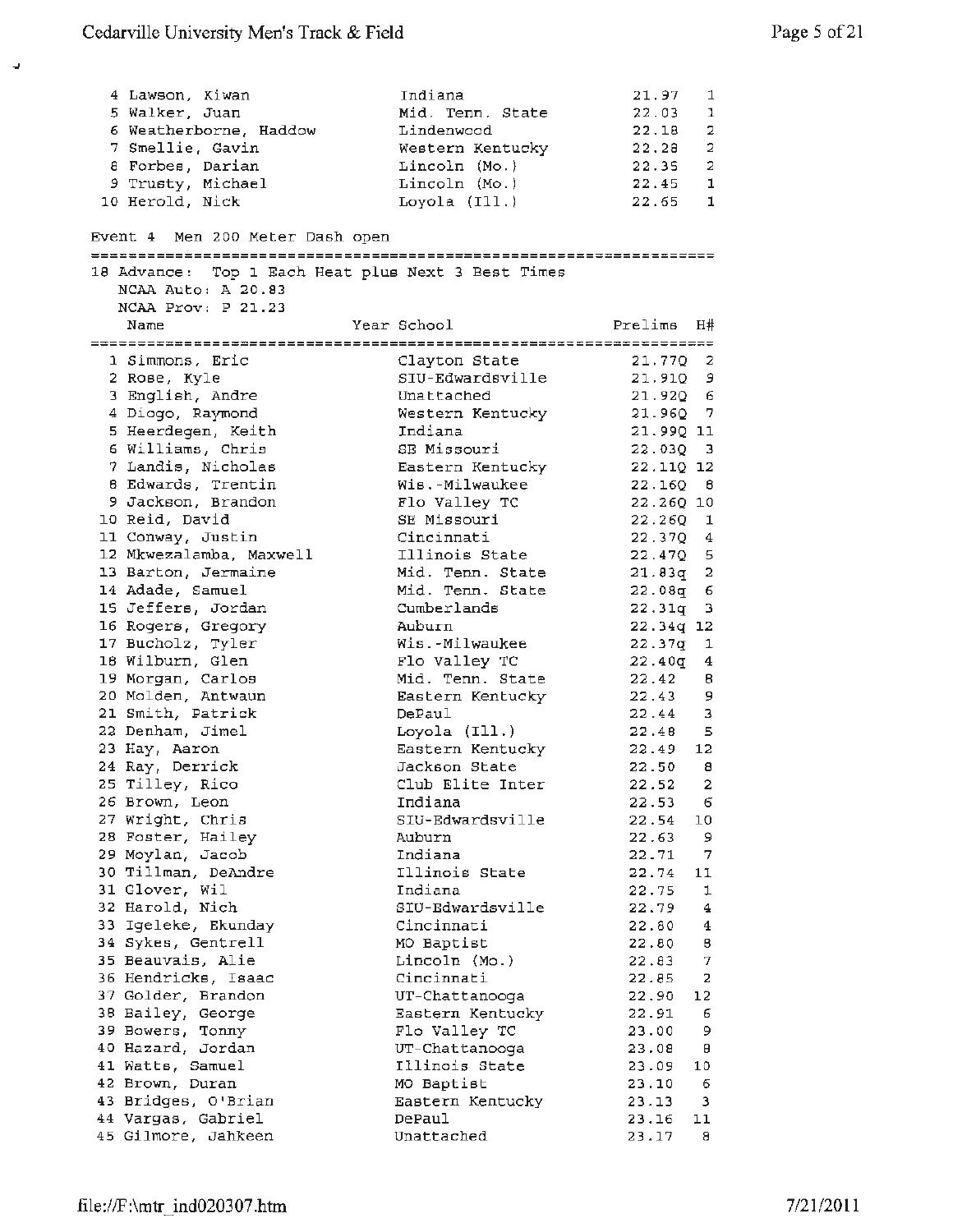►

| 46 Pettigrew, Myron<br>47 Horejs, Mike<br>48 Mason, Vincent<br>49 Green, Jeasun<br>50 Mgijima, Mandhla<br>51 Lies, Adam<br>52 Benjamin, Samuel<br>53 Steidel, Ian<br>54 Jackson, Corey<br>-- Waller, Sean | SE Missouri<br>SIU-Edwardsville<br>Ind State<br>Unattached<br>Western Kentucky<br>Ind State<br>Cincinnati<br>Cincinnati<br>Arkansas State<br>UNAT-Mid. Tenn. | 23.22<br>23.23 5<br>23.29 7<br>$23.31$ 5<br>23.36<br>23.50<br>23.52<br>$23.56$ 3<br>24.12 | 2<br>11<br>12<br>10<br>12<br>$FS = 3$ |
|-----------------------------------------------------------------------------------------------------------------------------------------------------------------------------------------------------------|--------------------------------------------------------------------------------------------------------------------------------------------------------------|-------------------------------------------------------------------------------------------|---------------------------------------|
| Event 4 Men 200 Meter Dash open                                                                                                                                                                           |                                                                                                                                                              |                                                                                           |                                       |
| NCAA Auto: A 20.83                                                                                                                                                                                        |                                                                                                                                                              |                                                                                           |                                       |
| NCAA Prov: P 21.23                                                                                                                                                                                        |                                                                                                                                                              |                                                                                           |                                       |
| Name                                                                                                                                                                                                      | Year School                                                                                                                                                  | Finals                                                                                    | H#                                    |
| Finals                                                                                                                                                                                                    |                                                                                                                                                              |                                                                                           |                                       |
| 1 Simmons, Eric                                                                                                                                                                                           | Clayton State                                                                                                                                                | 21.82                                                                                     | з                                     |
| 2 Heerdegen, Keith                                                                                                                                                                                        | Indiana                                                                                                                                                      | 21.92                                                                                     | з                                     |
| 3 Diogo, Raymond                                                                                                                                                                                          | Western Kentucky                                                                                                                                             | 21.97                                                                                     | 3                                     |
| 4 Barton, Jermaine                                                                                                                                                                                        | Mid. Tenn. State                                                                                                                                             | 22.08                                                                                     | $\mathbf{1}$                          |
| 5 Rose, Kyle                                                                                                                                                                                              | SIU-Edwardsville                                                                                                                                             | 22.11                                                                                     | з                                     |
| 6 Edwards, Trentin                                                                                                                                                                                        | Wis.-Milwaukee                                                                                                                                               | 22.21                                                                                     | 2                                     |
| 7 Landis, Nicholas                                                                                                                                                                                        | Eastern Kentucky                                                                                                                                             | 22.22                                                                                     | 2                                     |
| 8 Jackson, Brandon                                                                                                                                                                                        | Flo Valley TC                                                                                                                                                | 22.34                                                                                     | 2                                     |
| 9 Mkwezalamba, Maxwell                                                                                                                                                                                    | Illinois State                                                                                                                                               | $22.35$ 1                                                                                 |                                       |
| 10 Reid, David                                                                                                                                                                                            | SE Missouri                                                                                                                                                  | 22.44                                                                                     | 2                                     |
| 10 Jeffers, Jordan<br>12 Conway, Justin                                                                                                                                                                   | Cumberlands<br>Cincinnati                                                                                                                                    | 22.44<br>$22.55$ 1                                                                        | 1                                     |
| Event 6 Men 400 Meter Dash INVITATIONAL<br>NCAA Auto: A 46.05<br>NCAA Prov: P 47.65                                                                                                                       |                                                                                                                                                              |                                                                                           |                                       |
| Name                                                                                                                                                                                                      | Year School                                                                                                                                                  | Finals                                                                                    | H#                                    |
|                                                                                                                                                                                                           |                                                                                                                                                              |                                                                                           |                                       |
| 1 Reid, Orlando<br>2 Kandell, Bob                                                                                                                                                                         | Mid. Tenn. State<br>Cincinnati                                                                                                                               | 47.77<br>47.B6                                                                            | -1<br>2                               |
| 3 Waller, Sean                                                                                                                                                                                            | UNAT-Mid. Tenn.                                                                                                                                              | $47.87$ 2                                                                                 |                                       |
| 4 Rose, Kyle                                                                                                                                                                                              | SIU-Edwardsville                                                                                                                                             | 47.95                                                                                     | -1                                    |
| 5 Brooks, Jason                                                                                                                                                                                           | Arkansas State                                                                                                                                               | 48.26 1                                                                                   |                                       |
| 6 Johnston, Rashaud                                                                                                                                                                                       | Florissant Valle                                                                                                                                             | 48.38                                                                                     | $\overline{2}$                        |
| 7 Wright, Sean                                                                                                                                                                                            | Ind State                                                                                                                                                    | 48.74 2                                                                                   |                                       |
| 8 Bannister, Jonathan                                                                                                                                                                                     | SIU-Edwardsville                                                                                                                                             | 48.86 1                                                                                   |                                       |
| 9 Beauvais, Alie                                                                                                                                                                                          | Lincoln (Mo.)                                                                                                                                                | 49.80                                                                                     | $\mathbf{1}$                          |
| 10 Weatherborne, Haddow                                                                                                                                                                                   | Lindenwood                                                                                                                                                   | 50.38 2                                                                                   |                                       |
| Event 7 Men 400 Meter Dash open                                                                                                                                                                           |                                                                                                                                                              |                                                                                           |                                       |
| NCAA Auto: A 46.05<br>$NCAA$ $Prov: P$ 47.25                                                                                                                                                              | 18 Advance: Top 1 Each Heat plus Next 3 Best Times                                                                                                           |                                                                                           |                                       |
| Name                                                                                                                                                                                                      | Year School                                                                                                                                                  | Prelims                                                                                   | H#                                    |
|                                                                                                                                                                                                           |                                                                                                                                                              |                                                                                           |                                       |
| Preliminaries                                                                                                                                                                                             |                                                                                                                                                              |                                                                                           |                                       |
| 1 Sherrer, Schaffer                                                                                                                                                                                       | Jackson State                                                                                                                                                | 48.210 10                                                                                 |                                       |
| 2 Simmons, Eric                                                                                                                                                                                           | Clayton State                                                                                                                                                | 48.31Q 5                                                                                  |                                       |
| 3 Harris, Gabe                                                                                                                                                                                            | DePaul                                                                                                                                                       | 48.58Q 2                                                                                  |                                       |
| 4 Adams, Isaiah                                                                                                                                                                                           | Wis.-Milwaukee                                                                                                                                               | 48.85Q 3                                                                                  |                                       |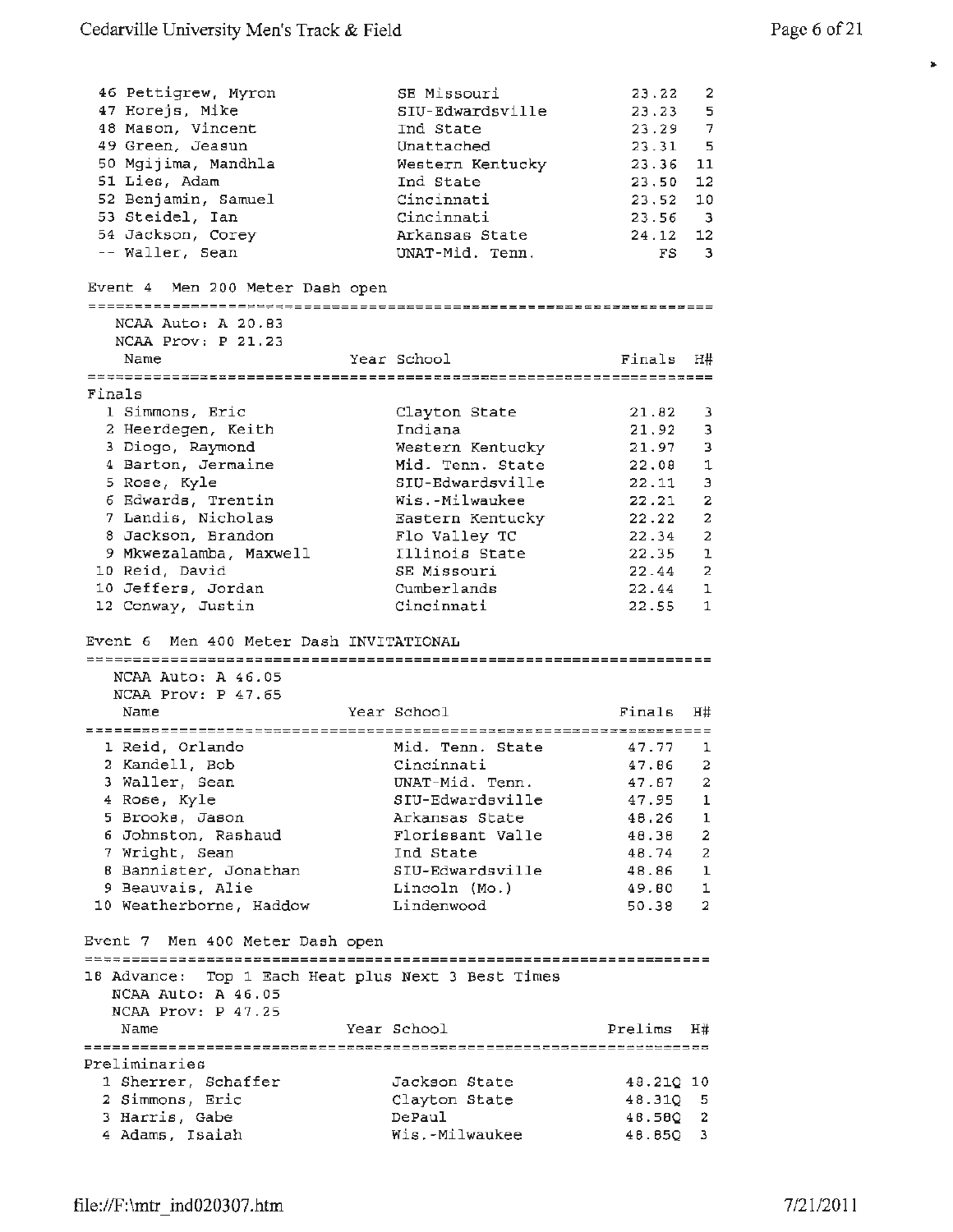.,

5 Gunnell, John 6 Burkes, Radney 7 Saenz, Anthony 8 Mkwezalamba, Maxwell 9 Green, Tyron 10 Edwards, Logan 11 Pegues, Brenton 12 Thomas, Kyle 13 Geller, Andrew 14 Tillman, DeAndre 15 Barton, Jermaine 16 Rozovics, Geoff 17 Foster, Ricardo 18 Freeman, Anthony 19 Palmer, Daniel 20 Brown, Leon 21 Wright, Chris 22 Trusty, Michael 23 Walton, Debodrick 24 Thomas Jr, Robert J 25 Williams, Chris 26 Lammers, Troy 27 Hinton, Randy 28 Harold, Nich 29 Fassler, Jerrod 30 Keegan, Jhak 31 Prisby, Donte 32 Hamilton, Keith 33 Evans, Marcus 34 Jacks, Anthony 35 Hamm, Clint 36 Poindexter, Chris 37 Johnson, Britt 38 Starr, Samuel 39 Fugiel, Richard 40 Pettigrew, Myron 41 Register, Stephen 42 Kerr, Ernest 43 Lemon, Micheal 44 Williams, Marcus 45 Puckett, Jeremy 46 Headrick, Ricky 47 Hedges, Brett 48 Robbins, Randall 49 Anderson, Nevaldo 50 Kessler, Matthew 51 Miliken, Jeffery 52 Hart, Taylor 53 Reaney, Pat 54 Fisher, Matt 55 Jennings, Shane 56 Petzinger, Chase 57 Wolff, Dennis 58 Morgan, Carl 59 Moore, Allen 60 Wilbourn, Chris -- Richards, Raymond Vital, Adam -- Drakeford, Antione

| Indiana                            | 49.02 <u>0</u> 12                      |                         |
|------------------------------------|----------------------------------------|-------------------------|
| Flo Valley TC                      | 49.150 9                               |                         |
| Lindenwood                         | $49.19Q$ 7<br>$49.33Q$ 6<br>$49.50Q$ 8 |                         |
| Illinois State                     |                                        |                         |
| Unattached                         |                                        |                         |
| Ind State                          | $49.66Q - 4$                           |                         |
| Eastern Illinois                   | 49.71Q 11                              |                         |
| Cincinnati                         | 50.69Q 1                               |                         |
| Ind State                          | $48.92q$ 3                             |                         |
| Illinois State                     | 49.08q 5                               |                         |
| Mid. Tenn. State                   | 49.41q 7                               |                         |
| Lewis                              | 49.53q 10                              |                         |
| Lincoln (Mo.)                      | 49.53q 6                               |                         |
| MO Baptist                         | $49.69q$ 4<br>$49.85$ 10               |                         |
| Indiana                            |                                        |                         |
| Indiana                            | 49.89 6                                |                         |
| SIU-Edwardsville                   | $50.01$ 12                             |                         |
| Lincoln (Mo.)                      | $50.04$ 4                              |                         |
| Jackson State                      | $50.04$ 3                              |                         |
| Unattached                         | 50.10 5                                |                         |
| SE Missouri                        | 50.15 9<br>50.17 7<br>50.30 4          |                         |
| Cincinnati                         |                                        |                         |
| Lewis                              | $50.45$ 9                              |                         |
| SIU-Edwardsville                   |                                        |                         |
| Arkansas State                     | $50.45$ 5                              |                         |
| Auburn                             | $50.52$ 11                             |                         |
| Loyola (Ill.)                      | $50.53$ 2                              |                         |
| Cincinnati                         | 50.60 2                                |                         |
| SIU-Edwardsville<br>Illinois State | 50.73                                  | 10<br>12                |
| Belmont                            | 50.75                                  | $\overline{1}$          |
| SE Missouri                        | 50.80                                  | $\overline{\mathbf{B}}$ |
| Florissant Valle                   | 50.88<br>50.98 9                       |                         |
| Cedarville                         | 50.98 4                                |                         |
| DePaul                             | 51.06 7                                |                         |
| SE Missouri                        | $51.06$ 3                              |                         |
| Belmont                            | $51.33$ 11                             |                         |
| Cincinnati                         | 51.35 8                                |                         |
| Jackson State                      | 51.39 11                               |                         |
| Eastern Illinois                   | $51.42$ 10                             |                         |
| SIU-Edwardsville                   | 51.58                                  | в                       |
| Loyola (Ill.)                      | 51.65                                  | $\overline{\mathbf{2}}$ |
| Cincinnati                         | 51.76                                  | 2                       |
| Illinois State                     | 51.90                                  | $\theta$                |
| Lincoln (Mo.)                      | 52.09                                  | 10                      |
| Eastern Kentucky                   | 52.10                                  | $\mathcal{I}$           |
| Flo Valley TC                      | 52.30                                  | 11                      |
| Belmont                            | 52.33                                  | 12                      |
| Lewis                              | 52.33                                  | 9                       |
| Eastern Illinois                   | 52.59                                  | 6                       |
| Florissant Valle                   | 52.80                                  | ı                       |
| Cincinnati                         | 52.83                                  | 3                       |
| Unattached                         | 52.83                                  | 5                       |
| Mid. Tenn. State                   | 53.40                                  | 12                      |
| Cincinnati                         | 53.48                                  | 5                       |
| Florissant Valle                   | 53.80                                  | 12                      |
| Lincoln (Mo.)                      | DNF                                    | 8                       |
| UNAT-Kentucky                      | DQ.                                    | 1                       |
| Unattached                         | DQ                                     | 7                       |
|                                    |                                        |                         |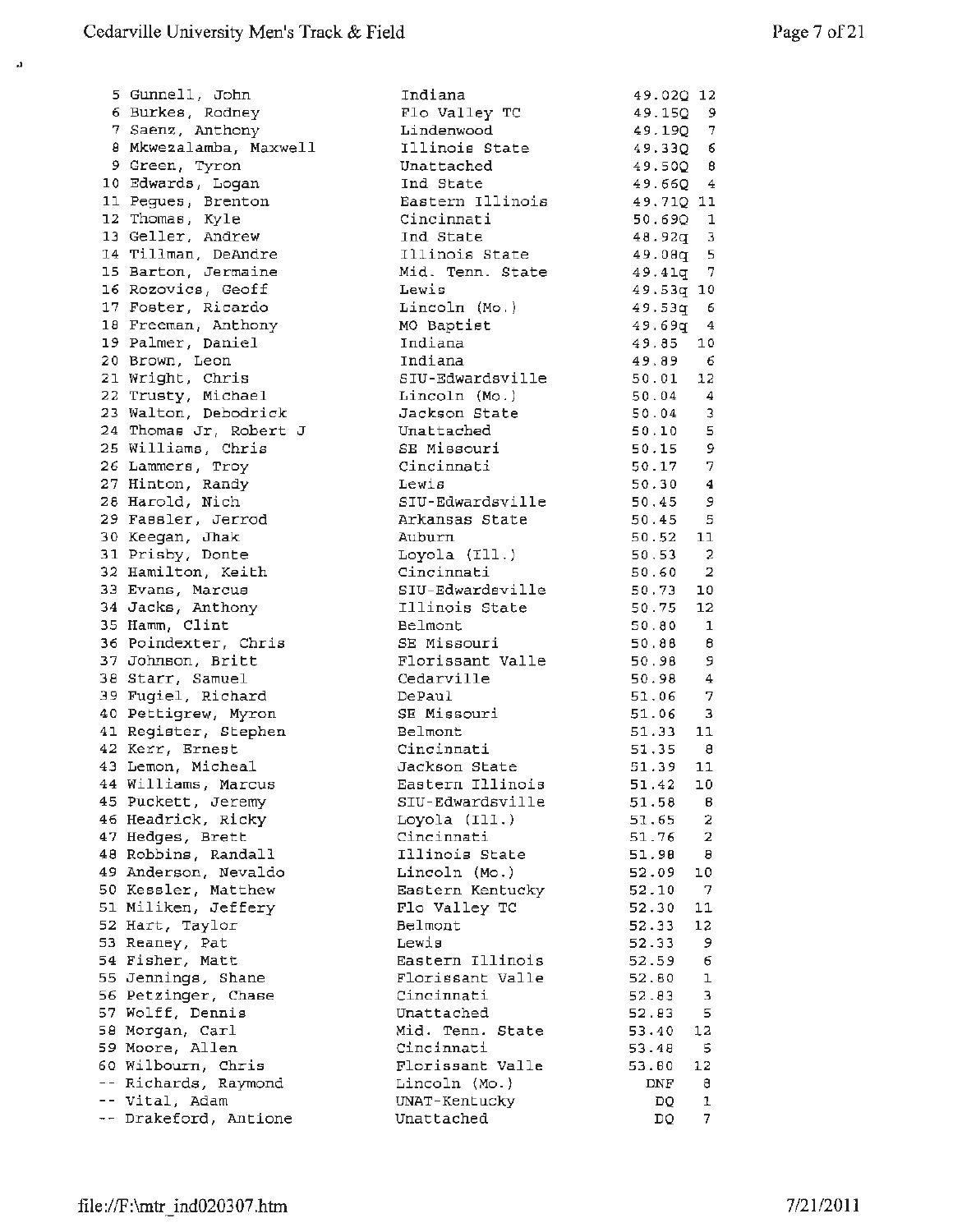#### Event 7 Men 400 Meter Dash open

| NCAA Auto: A 46.05                                 |                                      |          |                         |
|----------------------------------------------------|--------------------------------------|----------|-------------------------|
| NCAA Prov: P 47.25                                 |                                      |          |                         |
| Name                                               | Year School                          | Finals   | H#                      |
|                                                    |                                      |          |                         |
| 1 Simmons, Eric                                    | Clavton State                        | 47.72    | 3                       |
| 2 Sherrer, Schaffer                                | Jackson State                        | 47.87    | 3                       |
| 3 Geller, Andrew                                   | Ind State                            | 48.50    | 1                       |
| 4 Harris, Gabe                                     | DePaul                               | 48.76    | $\overline{3}$          |
| 5 Burkes, Rodney                                   | Flo Valley TC                        | 49.20    | $\overline{a}$          |
| 6 Adams, Isaiah                                    | Wis.-Milwaukee                       | 49.28    | $\mathbf 3$             |
| 7 Tillman, DeAndre                                 | Illinois State                       | 49.35    | $\mathbf 1$             |
| 8 Mkwezalamba, Maxwell                             | Illinois State                       | 49.36    | $\overline{a}$          |
| 9 Gunnell, John                                    | Indiana                              | 49.43    | 3                       |
| 10 Edwards, Logan                                  | Ind State                            | 49.53    | $\overline{\mathbf{2}}$ |
| 11 Saenz, Anthony                                  | Lindenwood                           | 49.72    | $\overline{a}$          |
| 12 Pegues, Brenton                                 | Eastern Illinois                     | 49.85    | 1                       |
| 13 Thomas, Kyle                                    | Cincinnati                           | 51.11    | $\mathbf{1}$            |
|                                                    |                                      |          |                         |
| Event 8 Men 600 Meter Run                          |                                      |          |                         |
|                                                    |                                      |          |                         |
| 12 Advance: Top 1 Each Heat plus Next 2 Best Times |                                      |          |                         |
| Name                                               | Year School                          | Prelims  | Η#                      |
|                                                    |                                      |          |                         |
| 1 Holm, David                                      | Eastern Illinois                     | 1:20.660 | 3                       |
| 2 Bannister, Jonathan                              | SIU-Edwardsville                     | 1:21.240 | 8                       |
| 3 Bertoli, Anthony                                 | Ind State                            | 1:21.91Q | 4                       |
| 4 Itima, Kevin                                     | Jackson State                        | 1:22.620 | 6                       |
| 5 White, Travis                                    | Rend Lake                            | 1:22.64Q | 5                       |
| 6 Evans, Marcus                                    | SIU-Edwardsville                     | 1:22.970 | $\overline{\mathbf{z}}$ |
| 7 McCollum, Travis                                 | Unattached                           | 1:23.080 | 7                       |
| 8 Pigram, Derell                                   | Arkansas State                       | 1:24.000 | ı                       |
| 9 Smith, Ryan                                      | Indiana                              | 1:22.30q | 3                       |
| 10 Danehy, Michael                                 | UT-Chattanooga                       | 1:22.40q | В                       |
| 11 Micic, Milos                                    | Indiana                              | 1:22.89q | 8                       |
| 12 Springer, Jason                                 | Eastern Illinois                     | 1:23.15q | $\overline{3}$          |
| 13 Shepherd, Zo                                    | Rend Lake                            | 1:23.24  | $\overline{\mathbf{2}}$ |
| 14 Wilson, Aaron                                   | SIU-Edwardsville                     | 1:23.29  | 5                       |
| 15 Coffey, Clint                                   | Eastern Illinois                     | 1:23.42  | $\mathsf{6}$            |
| 16 Young, Terron                                   | Lindenwood                           | 1:23.56  | 3                       |
| 17 Holifield, Lemuel                               | Cumberlands                          | 1:24.29  | 4                       |
| 18 Jackson, Brian                                  | Ind State                            | 1:24.43  | 5                       |
| 19 Lindsay, Jarvaun                                |                                      |          | 1                       |
|                                                    | Western Kentucky                     | 1:24.58  |                         |
| 20 Puckett, Jeremy                                 | SIU-Edwardsville<br>SIU-Edwardsville | 1:24.59  | ı<br>6                  |
| 21 Burgess, Steve                                  |                                      | 1:24.64  |                         |
| 22 Travis, Chris                                   | Mid. Tenn. State<br>Eastern Illinois | 1:24.76  | 2                       |
| 23 Gehrke, Kris                                    |                                      | 1:24.83  | 4                       |
| 24 Sheldon, Wes                                    | Eastern Illinois                     | 1:24.87  | 5                       |
| 25 Pigram, Terell                                  | Arkansas State                       | 1:25.06  | 5                       |

Indiana Indiana

Indiana Cincinnati Lincoln (Mo.) UNAT-Indiana Sta Alabama-Huntsvil UNAT-Indiana Sta

Eastern Illinois Eastern Illinois 1:25.14 6 1:25.95 7 1:26.42 7 1:26.48 8 1:26.60 7  $1:27.24$  2 1:27.63 7 1:27.79 8 1:29.33 3 1:29.77 5

26 Wendrickx, Nathan 27 Johnson, Corey 28 Connolly, Mike 29 Tortorici, Patrick 30 Schmitz, Matt 31 Wright, Brandon 32 Smith, Alvirto 33 Harbor, Tim 34 Ullom, Mark 35 Dixon, Elliott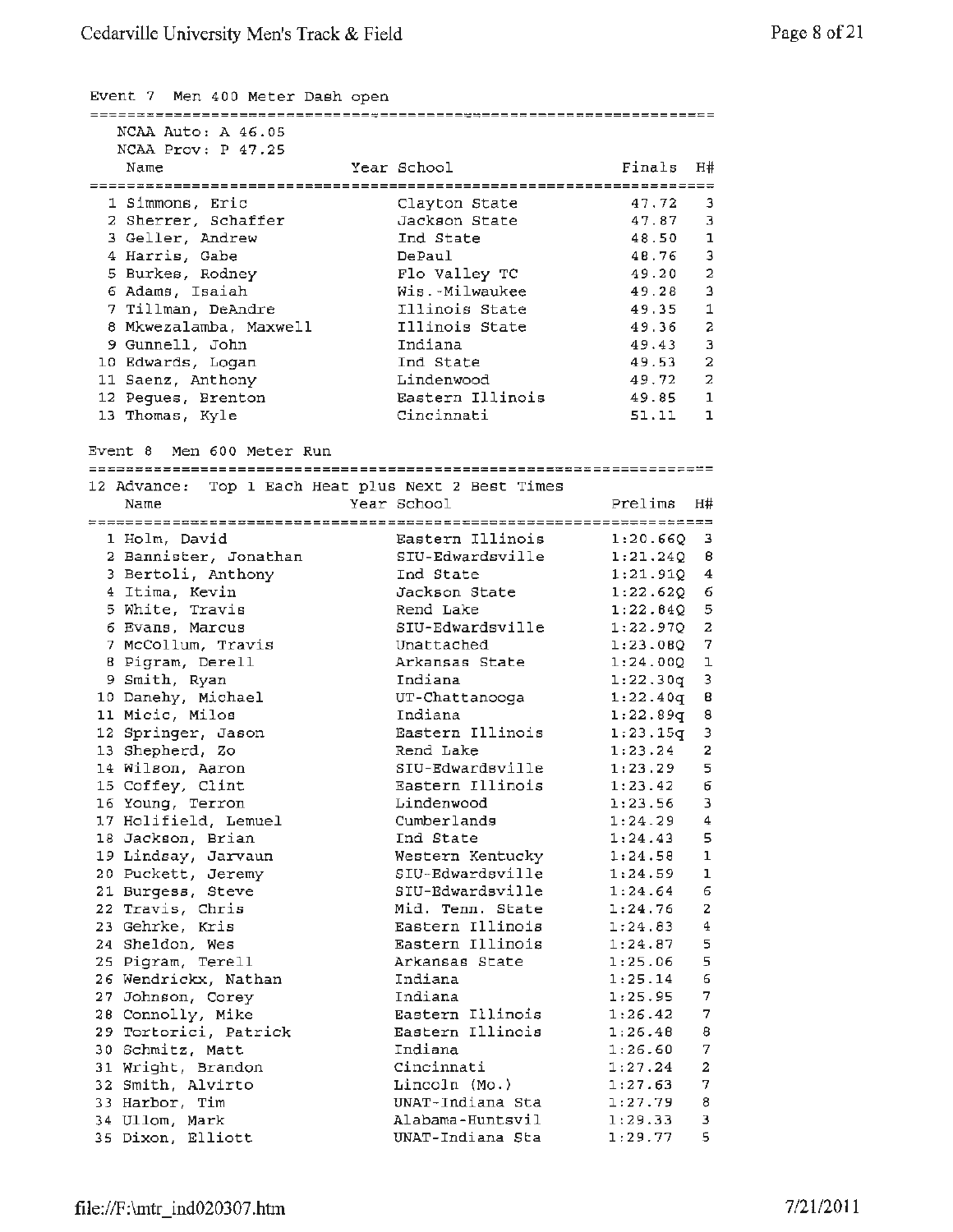| 36 Arzur, Geoffroy  | Lindenwood       | 1:30.19     | - 6          |
|---------------------|------------------|-------------|--------------|
| 37 Halliwell, Mike  | Eastern Kentucky | 1:30.43     | $\mathbf{1}$ |
| 38 Ellermeyer, Cody | SIU-Edwardsville | 1:30.73     | - 2          |
| 39 Coleman, Anthony | Lincoln (Mo.)    | 1:30.90     | - 6          |
| 40 George, Stephen  | UT-Chattanooga   | $1:32.65$ 2 |              |

#### Event 8 Men 600 Meter Run

 $\pmb{\nu}$ 

| Name                  | Year School      | Finals  | H#           |
|-----------------------|------------------|---------|--------------|
|                       |                  |         |              |
| 1 Bannister, Jonathan | SIU-Edwardsville | 1:19.67 | -2           |
| 2 Holm, David         | Eastern Illinois | 1:20.87 | 2            |
| 3 Bertoli, Anthony    | Ind State        | 1:21.28 | 2            |
| 4 McCollum, Travis    | Unattached       | 1:21.51 | 1            |
| 5 Evans, Marcus       | SIU-Edwardsville | 1:22.11 | -1.          |
| 6 Smith, Ryan         | Indiana          | 1:22.24 | $\mathbf{1}$ |
| 7 Itima, Kevin        | Jackson State    | 1:22.50 | 2            |
| 8 Danehy, Michael     | UT-Chattanooga   | 1:22.88 | 1            |
| 9 Pigram, Derell      | Arkansas State   | 1:24.39 | 1            |

### Event 9 Men 800 Meter Run INVITATIONAL

#### NCAA Auto: A 1:47.80 NCAA Prov: P 1:49.90

| Name             | Year School      | Finals  |
|------------------|------------------|---------|
| 1 Majors, Jeremy | Wis.-Milwaukee   | 1:50.46 |
| 2 Speer, Eric    | Jackson State    | 1:51.03 |
| 3 Meeks, Bronco  | UNAT-Illinois St | 1:51.20 |
| 4 Emase, William | Unattached       | 1:52.78 |
| 5 Eck, Mike      | Lewis            | 1:52.82 |
| 6 Myers, Adrian  | Lewis            | 1:52.90 |

#### Event 10 Men 800 Meter Run open

## 9 Advance: Top 1 Each Heat plus Next 5 Best Times

NCAA Auto: A 1:47.80 NCAA Prov: P 1:50.10

Name **Year School** Preliminaries Prelims

| 1 Irby, Courtney       | Jackson State    | 1:54.46Q |
|------------------------|------------------|----------|
| 2 Bailey, Caleb        | Invaders TC      | 1:55.170 |
| 3 Wesson, Chris        | Eastern Illinois | 1:55.600 |
| 4 Twitchell, James     | Ind State        | 1:56.31Q |
| 5 Arnold, Carl         | Eastern Kentucky | 1:55.23q |
| 6 Mahalick, Joe        | Loyola (Ill.)    | 1:55.56q |
| 7 Novack, Scott        | Auburn           | 1:55.98q |
| B Cooper, Scott        | DePaul           | 1:56.13q |
| 9 Wilson, Stephen      | Western Kentucky | 1:56.29q |
| 10 Nyang, Simon        | Auburn           | 1:56.54  |
| 11 Smith, Rupert       | Lincoln (Mo.)    | 1:56.80  |
| 12 Wolff, Dennis       | Unattached       | 1:56.89  |
| 13 Ullom, Mark         | Alabama-Huntsvil | 1:57.12  |
| 14 Coffey, Clint       | Eastern Illinois | 1:57.19  |
| 15 Sheldon, Wes        | Eastern Illinois | 1:57.32  |
| 16 Philippsen, Michael | UAC.             | 1:57.54  |
| 17 Ada, Brad           | Ind State        | 1:57.90  |
| 18 Itima, Kevin        | Jackson State    | 1:57.93  |
| 19 Knue, Samuel        | Cincinnati       | 1:58.11  |
|                        |                  |          |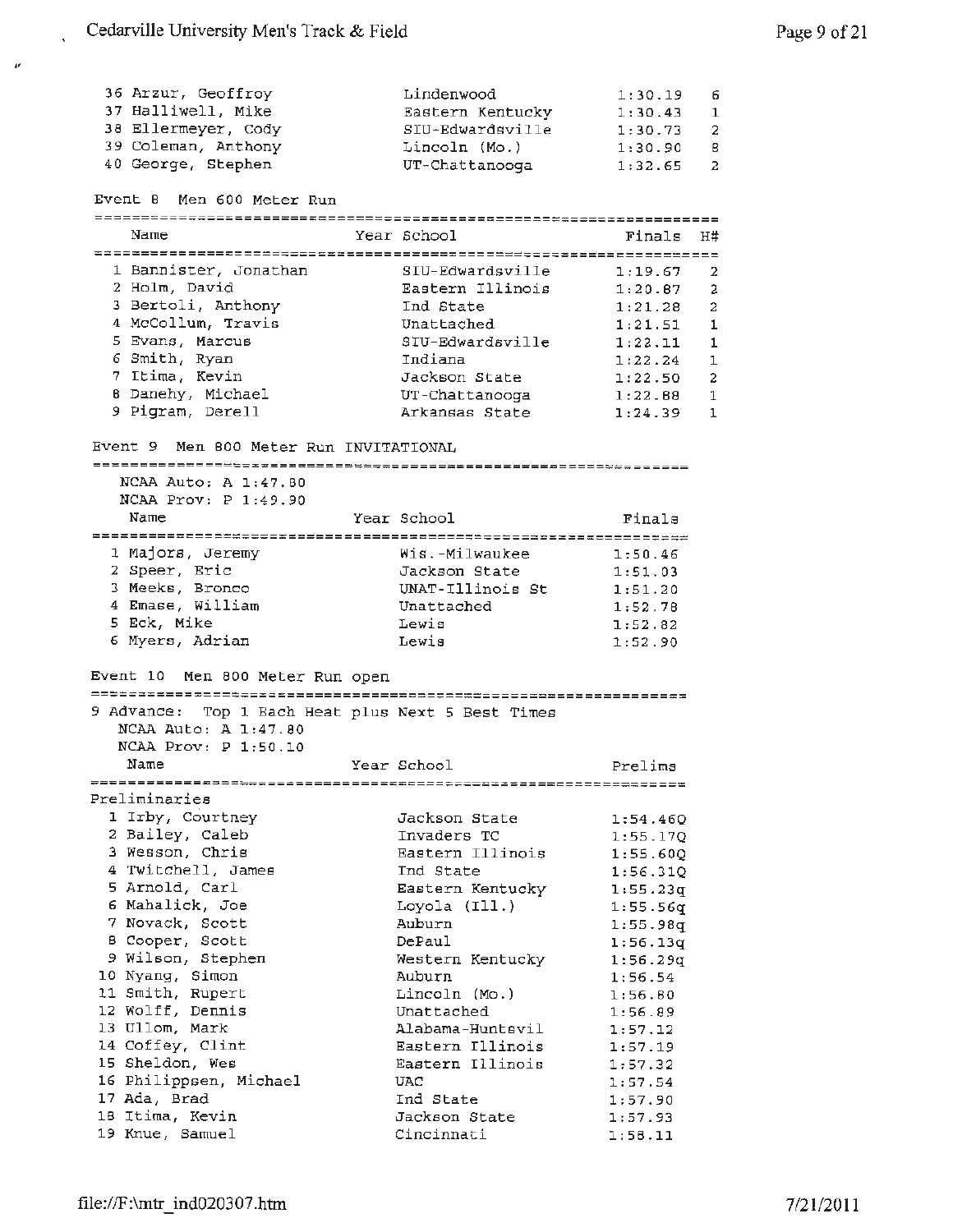|                                          | Eastern Illinois      |            |
|------------------------------------------|-----------------------|------------|
| 20 Springer, Jason                       |                       | 1:58.54    |
| 21 Wilson, Aaron                         | SIU-Edwardsville      | 1:58.56    |
| 22 Pugliese, Marty                       | Loyola (Ill.)         | 1:58.78    |
| 23 Nougues, Jean                         | Lincoln (Mo.)         | 1:58.79    |
| 24 Coale, Scott                          | Indiana               | 1:59.17    |
| 25 McClelland, Jonathan                  | Cincinnati            | 1:59.38    |
| 26 Kibii, Kenneth                        | MO Baptist            | 1:59.45    |
| 27 Rodenbaugh, Andy                      | Kentucky              | 1:59.48    |
| 28 Crum, Thomas                          | Ind State             | 1:59.68    |
| 29 Anderson, Nick                        | Florissant Valle      | 1:59.78    |
| 30 Raines, Kendall                       | Jackson State         | 2:00.19    |
| 31 Burgess, Steve                        | SIU-Edwardsville      | 2:00.24    |
|                                          |                       |            |
| 32 McNamara, Mark                        | SE Missouri           | 2:00.32    |
| 33 Billingsley, Michael                  | UT-Chattanooga        | 2:00.62    |
| 34 Branca, Dan                           | DePaul                | 2:00.97    |
| 35 Ellermeyer, Cody                      | SIU-Edwardsville      | 2:01.04    |
| 36 Galtney, Liddell                      | Florissant Valle      | 2:01.14    |
| 37 Swynenburg, Kyle                      | Unattached            | 2:01.33    |
| 38 Cross, Richard                        | Lincoln (Mo.)         | 2:01.46    |
| 39 Kinder, Tom                           | SE Missouri           | 2:03.21    |
| 40 Brownlee, Scott                       | Kentucky              | 2:04.45    |
| 41 Karazin, Matthew                      | Indiana               | 2:04.68    |
| 42 Williams, Clark                       | UNAT-Kentucky         | 2:06.42    |
| 43 Hameed, Caliph                        | Flo Valley TC         | 2:09.39    |
| -- Smith, Alvirto                        | Lincoln (Mo.)         | DNF        |
| -- Heimann, Kurt                         | Ind State             |            |
|                                          |                       | DQ         |
| Event 10 Men 800 Meter Run open          |                       |            |
| NCAA Auto: A 1:47.80                     |                       |            |
| NCAA Prov: P 1:50.10                     |                       |            |
| Name                                     | Year School           | Finals     |
|                                          |                       |            |
| 1 Twitchell, James                       | Ind State             | 1:54.89    |
| 2 Arnold, Carl                           | Eastern Kentucky      | 1:55.15    |
| 3 Wesson, Chris                          | Eastern Illinois      | 1:55.67    |
| 4 Novack, Scott                          | Auburn                | 1:55.95    |
| 5 Mahalick, Joe                          | Loyola (Ill.)         | 1:56.02    |
| 6 Cooper, Scott                          | DePaul                | 1:56.74    |
| 7 Wilson, Stephen                        | Western Kentucky      | 2:00.55    |
| 8 Irby, Courtney                         | Jackson State         | 2:10.38    |
| -- Bailey, Caleb                         | Invaders TC           | DQ         |
| Men 1 Mile Run INVITATIONAL<br>Event 11  |                       |            |
| NCAA Auto: A 3:59.00                     |                       |            |
| NCAA Prov: $P$ 4:05.70                   |                       |            |
| Name                                     | Year School           |            |
|                                          |                       | Finals     |
|                                          |                       |            |
| 1 Fife, Jordan                           | Ind State             | 4:06.44    |
| 2 Redman, Eric                           | Team Indiana TC       | 4:07.46    |
| 3 Strackeljahn, Daniel                   | Eastern Illinois      | 4:08.65    |
| 4 Kibet, Elkanah                         | Rend Lake             | 4:09.85    |
| 5 Plotner, Brennon                       | Indiana               | 4:11.13    |
| 6 Stevenson, Darryl                      | Indiana               | 4:16.87    |
| 7 Doherty, Jeremy                        | UNAT-Illinois St      | 4:30.67    |
| -- Spencer, Hunter                       | Invaders TC           | DNF        |
| -- Frazier, Thomas<br>-- McCreary, Tyler | Unattached<br>Indiana | DNF<br>DNF |

 $\vec{\mathbf{z}}$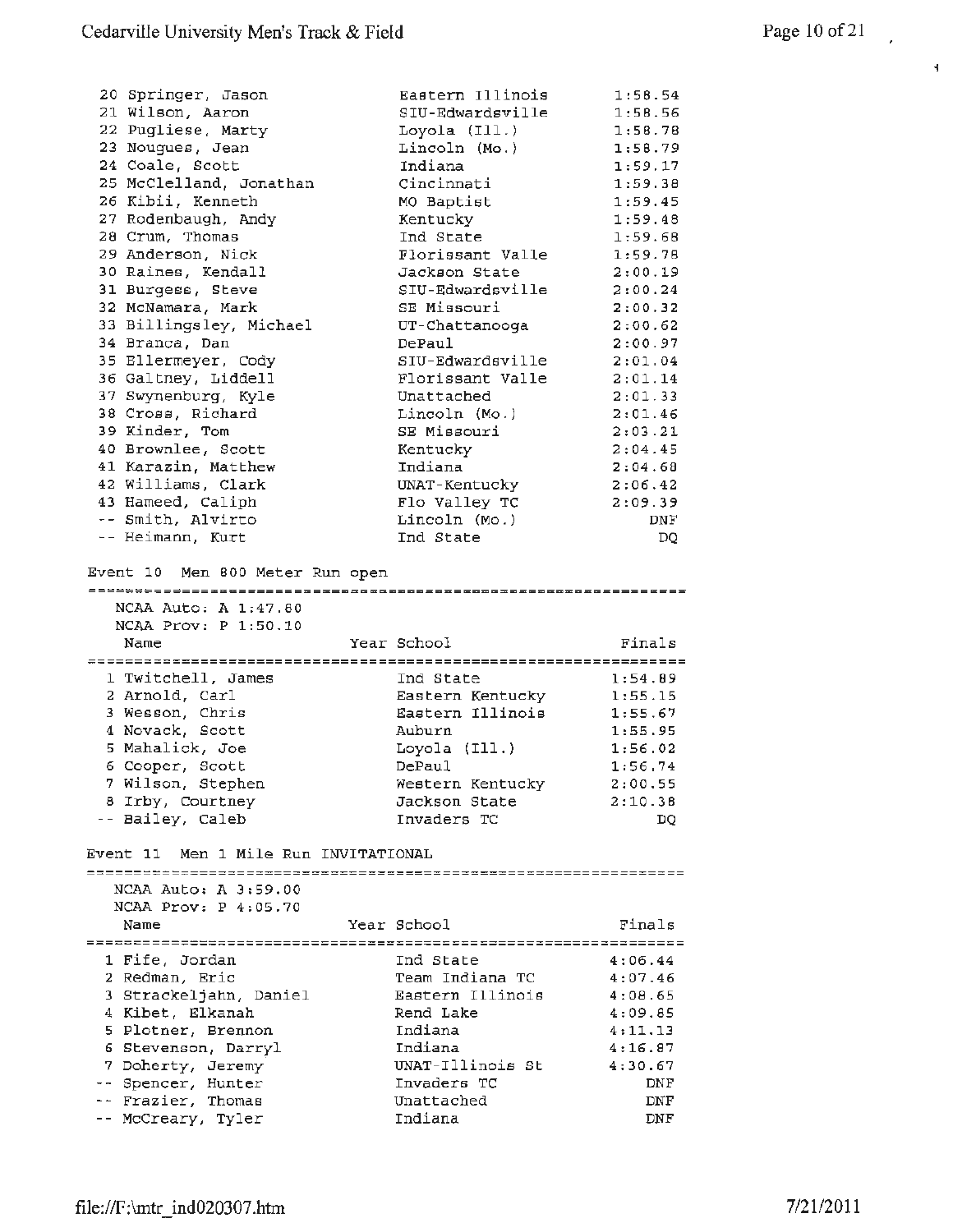$\bar{\tau}$ 

| Event 12 Men 1 Mile Run open          |                                                    |                      |
|---------------------------------------|----------------------------------------------------|----------------------|
|                                       | 12 Advance: Top 2 Each Heat plus Next 4 Best Times |                      |
| NCAA Auto: A 3:59.00                  |                                                    |                      |
| NCAA Prov: $P$ 4:04.00                |                                                    |                      |
| Name                                  | Year School                                        | Prelims              |
|                                       |                                                    |                      |
| Preliminaries                         |                                                    |                      |
| 1 Kiptoo, Evans                       | Lindenwood                                         | 4:13.93Q             |
| 2 Tremble, Andy                       | Lewis                                              | 4:14.280             |
| 3 Clark, Tim                          | UT-Chattanooga                                     | 4:18.78Q             |
| 4 Placencia, Randy                    | Ind State                                          | 4:19.04Q             |
| 5 Arngrímsson, Bjössi                 | Iceland                                            | 4:16.210             |
| 6 Rengifo, Chris                      | Rend Lake                                          | 4:19.420             |
| 7 Stemmerman, Paul                    | SE Missouri                                        | 4:19.77Q             |
| 8 Cheruiyot, Hillary                  | Belmont                                            | 4:19.90Q             |
| 9 Rodgers, Will                       | Alabama-Huntsvil                                   | 4:17.15q             |
| 10 Schaefer, Nick                     | DePaul                                             | 4:18.68q             |
| 11 Stults, Danny                      | SE Missouri                                        | 4:19.72q             |
| 12 Marcum, Blake                      | SIU-Edwardsville                                   | 4:19.73q             |
| 13 Magut, Colin<br>14 Lambertus, John | Belmont                                            | 4:19.75              |
| 15 Buckman, Jacob                     | Ind State<br><b>Belmont</b>                        | 4:19.85              |
| 16 Hollinden, Chris                   | Unattached                                         | 4:20.74<br>4:21.38   |
| 17 Triop, Titus                       | Lindenwood                                         | 4:22.04              |
| 18 Lee, Jamie                         | SE Missouri                                        | 4:22.16              |
| 19 Krapf, Scott                       | Illinois State                                     | 4:22.56              |
| 20 Bozue, Joshua                      | SIU-Edwardsville                                   | 4:22.64              |
| 21 Bender, Steve                      | MO Baptist                                         | 4:22.72              |
| 22 Reach, Brad                        | Arkansas State                                     | 4:24.69              |
| 23 Newton, Andrew                     | Eastern Illinois                                   | 4:25.44              |
| 24 Pederson, Eric                     | Eastern Illinois                                   | 4:25.76              |
| 25 Coover, Paul                       | Indiana                                            | 4:26.41              |
| 26 Peters, Will                       | Belmont                                            | 4:27.84              |
| 27 Rygh, Luke                         | DePaul                                             | 4:27.92              |
| 28 Ketron, Blake                      | UT-Chattanooga                                     | 4:29.20              |
| 29 Bleicher, Jimi                     | Loyola (Ill.)                                      | 4:29.72              |
| 30 Villa, Alberto                     | Lewis                                              | 4:29.94              |
| 31 Daly, Patrick                      | Eastern Kentucky                                   | 4:30.48              |
| 32 Glaza, Brian                       | Illinois State                                     | 4:31.35              |
| 33 Polley, Brad                       | Belmont                                            | 4:31.63              |
| 34 Martinez, Mark                     | Lewis                                              | 4:31.94              |
| 35 Thomas, Jonathan                   | Kentucky                                           | 4:32.72              |
| 36 Traphagen, Eric                    | Eastern Illinois                                   | 4:33.51              |
| 37 Currie, Cory                       | Rend Lake                                          | 4:33.53              |
| 38 Walter, John                       | Loyola $(111.)$                                    | 4:33.53              |
| 39 Ross, Matt                         | Alabama-Huntsvil                                   | 4:35.17              |
| 40 Long, Chris                        | Kentucky                                           | 4:35.50              |
| 41 McCabe, Matt                       | Loyola (Ill.)                                      | 4:36.54              |
| 42 Duncan, Michael                    | Western Kentucky                                   | 4:40.78              |
| 43 Cunningham, Brent                  | Loyola $(111.)$                                    | 4:41.73              |
| -- Lucas, Shawn                       | Loyola (Ill.)                                      | DNF                  |
| Event 12 Men 1 Mile Run open          |                                                    |                      |
|                                       |                                                    |                      |
| NCAA Auto: A 3:59.00                  |                                                    |                      |
| NCAA Prov: P 4:04.00                  |                                                    |                      |
| Name                                  | Year School                                        | Finals               |
|                                       |                                                    |                      |
| 1 Kiptoo, Evans                       | Lindenwood                                         | 4:13.63<br>4:13.6227 |
|                                       |                                                    |                      |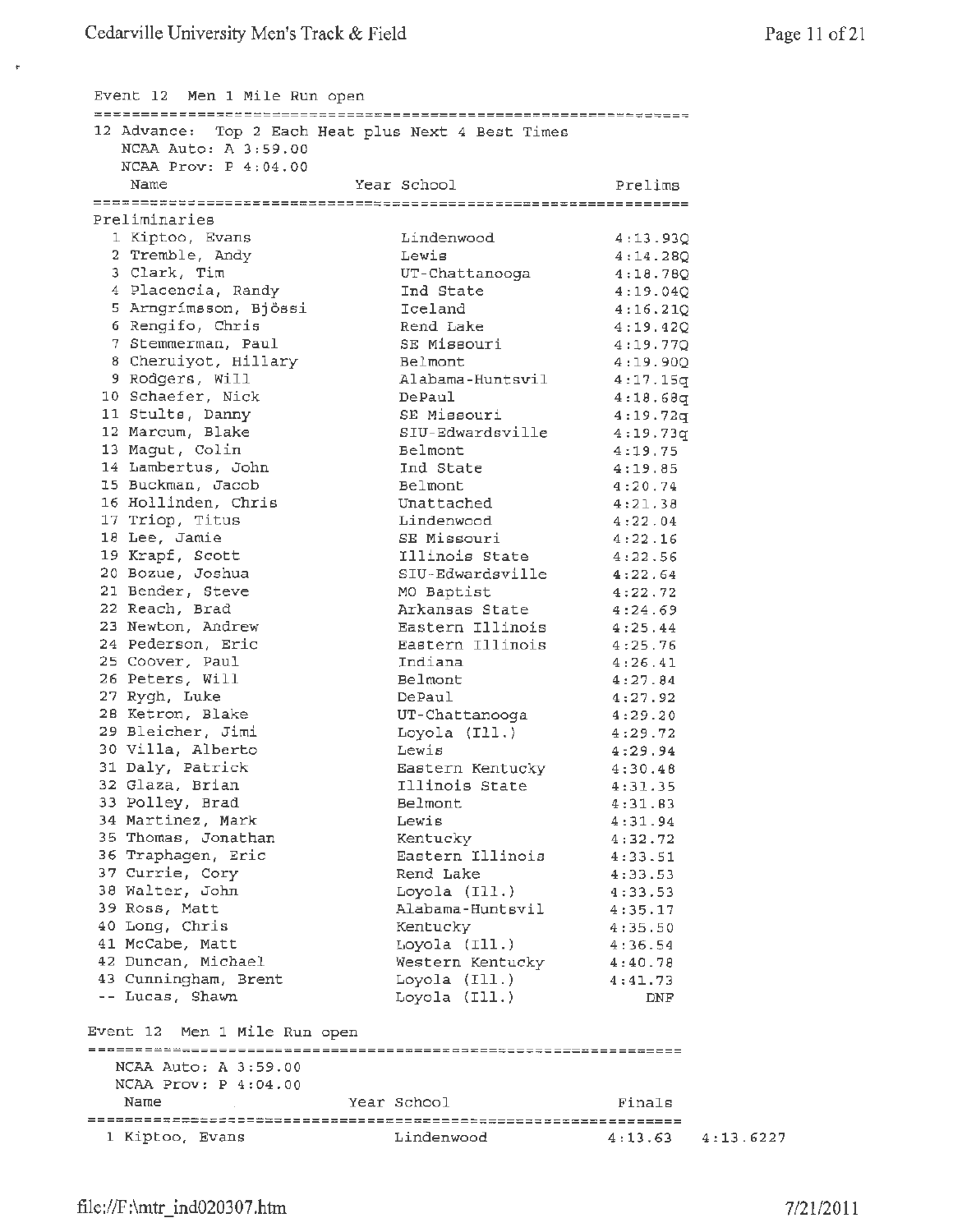$\mathbf{s}$ 

4 : 13.6289

| 2 Tremble, Andy                          | Lewis            | 4:13.63 |
|------------------------------------------|------------------|---------|
| 3 Arngrímsson, Bjössi                    | Iceland          | 4:14.34 |
| 4 Placencia, Randy                       | Ind State        | 4:17.13 |
| 5 Marcum, Blake                          | SIU-Edwardsville | 4:17.15 |
| 6 Clark, Tim                             | UT-Chattanooga   | 4:18.16 |
| 7 Rodgers, Will                          | Alabama-Huntsvil | 4:19.29 |
| 8 Schaefer, Nick                         | DePaul           | 4:20.89 |
| 9 Stults, Danny                          | SE Missouri      | 4:24.56 |
| 10 Stemmerman, Paul                      | SE Missouri      | 4:31.04 |
|                                          |                  |         |
| Event 13 Men 3000 Meter Run INVITATIONAL |                  |         |
|                                          |                  |         |
| NCAA Auto: A 7:54.00                     |                  |         |
| Name                                     | Year School      | Finals  |
|                                          |                  |         |
| 1 Bowman, Sean                           | Ind State        | 8:28.68 |
| 2 Mentz, Michael                         | UT-Chattanooga   | 8:33.32 |
| 3 Walsh, Kyle                            | Ind State        | 8:34.21 |
| 4 Atmani, Abdelaziz                      | Invaders TC      | 8:34.32 |
| 5 Dixon, John                            | Cincinnati       | 8:35.46 |
| 6 Swartz, Caleb                          | Belmont.         |         |
|                                          | SIU-Edwardsville | 0:35.70 |
| 7 Taghon, Brian                          |                  | 8:37.20 |
| 8 Keeney, Scott                          | Ind State        | 8:38.22 |
| 9 Sirbek, Tim                            | Southern Indiana | 8:38.91 |
| 10 Poray, John                           | Invaders TC      | 8:40.82 |
| 11 Taylor, Jeff                          | UT-Chattanooga   | 8:42.28 |
| 12 Garwood, Robert                       | Southern Indiana | 8:42.67 |
| 13 Matena, Daniel                        | Unattached       | 8:45.21 |
| 14 Alkin, Wes                            | Unattached       | 8:45.79 |
| 15 Kunz, Justin                          | Ind State        | 8:46.45 |
| 16 Wheeler, Brad                         | IUPUI            | 8:47.10 |
| 17 Butler, Brad                          | Eastern Illinois | 8:47.96 |
| 18 Turner, Ted                           | Invaders TC      | 8:50.47 |
| 19 McGlothlin, Ben                       | Belmont          | 8:51.79 |
| 20 Neumann, Brad                         | Cincinnati       | 8:54.00 |
| 21 Wilder, Zach                          | Kentucky         | 9:03.90 |
|                                          |                  |         |
| Event 14 Men 3000 Meter Run open         |                  |         |
|                                          |                  |         |
| NCAA Auto: A 7:54.00                     |                  |         |
| $NCAA$ $Prov: P 8:05.00$                 |                  |         |
| Name                                     | Year School      | Finals  |
|                                          |                  |         |
| 1 Brigham, John                          | Belmont          | 8:41.23 |
| 2 Fruin, Mark                            | Indiana          | 8:44.10 |
| 3 Dijkema, Jason                         | Eastern Kentucky | 8:51.71 |
| 4 Hill, Kip                              | Belmont          | 8:52.62 |
|                                          | SIU-Edwardsville | 8:53.70 |
| 5 Cameron, Kyle<br>6 Karcher, Brandon    | SE Missouri      | 8:54.58 |
|                                          | Belmont          |         |
| 7 Hannah, Clay                           |                  | 8:56.05 |
| 0 Kipsiro, Daniel                        | Western Kentucky | 8:56.76 |
| 9 Pittman, Bryan                         | Cedarville       | 8:57.06 |
| 10 Jenkins, Patrick                      | Western Kentucky | 8:57.32 |
| 11 Demattei, Brad                        | SE Missouri      | 8:58.09 |
| 12 Dunne, Eoin                           | DePaul           | 9:00.00 |
| 13 Pruitt, Justin                        | Alabama-Huntsvil | 9:03.19 |
| 14 Wheeler, Jeremy                       | Eastern Illinois | 9:05.81 |
| 15 Boyd, John                            | Lindenwood       | 9:08.15 |
| 16 Huwe, Kevin                           | UT-Chattanooga   | 9:08.48 |
| 17 Herbert, Justin                       | Cedarville       | 9:08.77 |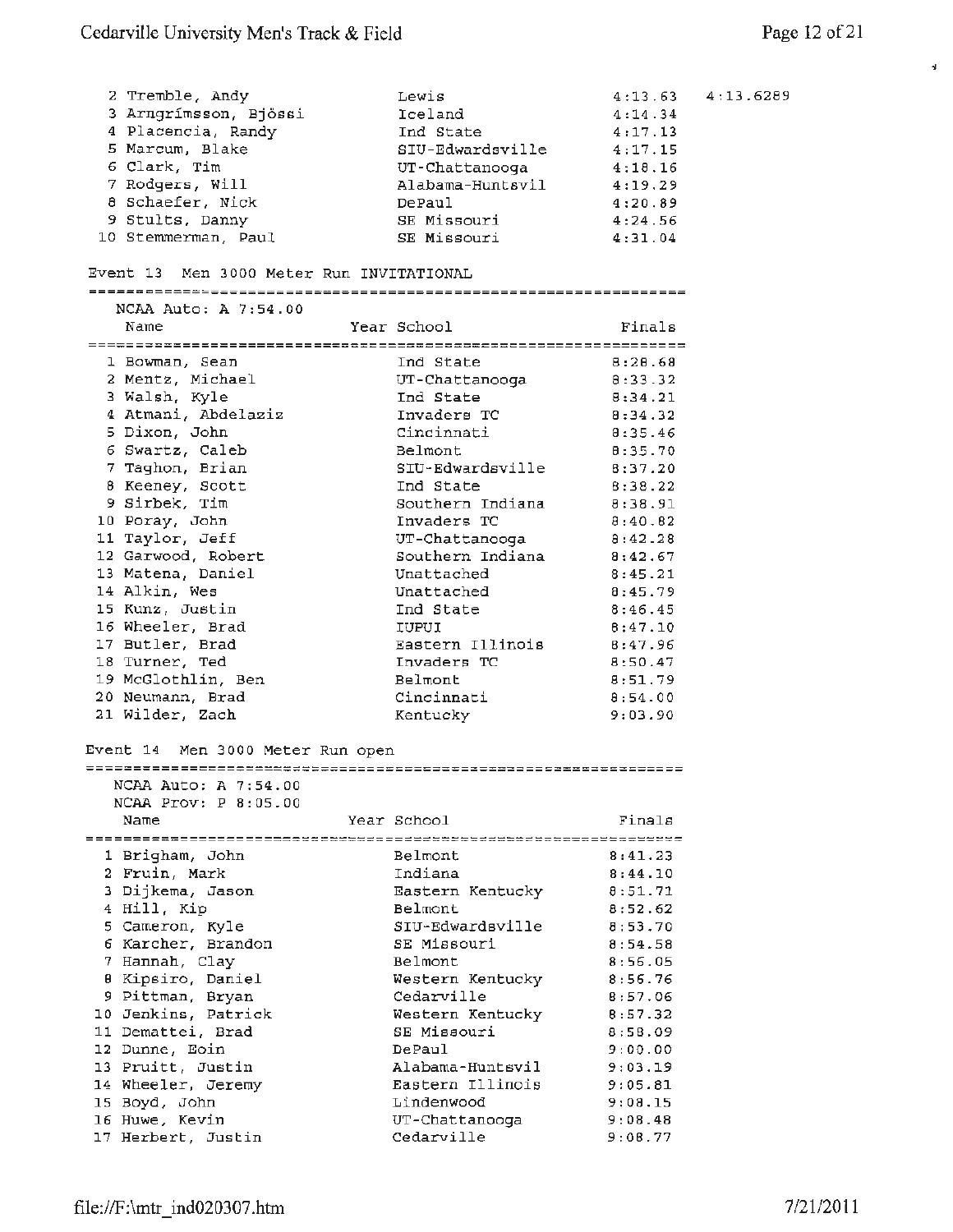$\star$ 

| 18 Settle, Adam<br>19 Castrejon, Mario<br>20 Keown, Travis<br>21 Fruits, Evan<br>22 Makubuya, Timothy<br>23 Atkinson, Nate<br>24 Sigei, Cosmas<br>25 Larson, Jake<br>26 Reach, Brad<br>-- Aguilar, Marcus | Indianapolis<br>Eastern Illinois<br>Western Kentucky<br>IUPUI<br>MO Baptist<br>Eastern Illinois<br>Western Kentucky<br>Eastern Illinois<br>Arkansas State<br>Indiana | 9:08.85<br>9:09.07<br>9:09.23<br>9:13.97<br>9:15.20<br>9:18.11<br>9:20.50<br>9:35.26<br>10:05.97<br><b>DNF</b> |              |
|-----------------------------------------------------------------------------------------------------------------------------------------------------------------------------------------------------------|----------------------------------------------------------------------------------------------------------------------------------------------------------------------|----------------------------------------------------------------------------------------------------------------|--------------|
| Event 16 Men 5000 Meter Run                                                                                                                                                                               |                                                                                                                                                                      |                                                                                                                |              |
| NCAA Auto: A 13:50.00                                                                                                                                                                                     |                                                                                                                                                                      |                                                                                                                |              |
| NCAA Prov: P 14:16.85                                                                                                                                                                                     |                                                                                                                                                                      |                                                                                                                |              |
| Name                                                                                                                                                                                                      | Year School                                                                                                                                                          | Finals                                                                                                         |              |
| 1 Swisher, Chris                                                                                                                                                                                          |                                                                                                                                                                      |                                                                                                                |              |
| 2 Mannix, Tristan                                                                                                                                                                                         | Unattached                                                                                                                                                           | 14:33.01                                                                                                       |              |
| 3 List, Brian                                                                                                                                                                                             | Southern Indiana<br>Running Spot Ear                                                                                                                                 | 15:12.20<br>15:14.07                                                                                           |              |
| 4 McDaniel, Antonio                                                                                                                                                                                       | Ind State                                                                                                                                                            | 15:17.45                                                                                                       |              |
| 5 York, Brandon                                                                                                                                                                                           | Alabama-Huntsvil                                                                                                                                                     | 15:18.00                                                                                                       |              |
| 6 Cameron, Kyle                                                                                                                                                                                           | SIU-Edwardsville                                                                                                                                                     | 15:19.48                                                                                                       |              |
| 7 Kunz, Jeremy                                                                                                                                                                                            | Ind State                                                                                                                                                            | 15:19.51                                                                                                       |              |
| 8 Laughlin, Josh                                                                                                                                                                                          | Cumberlands                                                                                                                                                          | 15:20.41                                                                                                       |              |
| 9 Fuchs, Joseph                                                                                                                                                                                           | Lindenwood                                                                                                                                                           | 15:21.61                                                                                                       |              |
| 10 Jenkins, Patrick                                                                                                                                                                                       | Western Kentucky                                                                                                                                                     | 15:21.96                                                                                                       |              |
| 11 Toothman, Zach                                                                                                                                                                                         | Fleet Feet/Brook                                                                                                                                                     | 15:23.23                                                                                                       |              |
| 12 Kipsiro, Daniel                                                                                                                                                                                        | Western Kentucky                                                                                                                                                     | 15:23.65                                                                                                       |              |
| 13 Morogah, Vincent                                                                                                                                                                                       | MO Baptist                                                                                                                                                           | 15:24.72                                                                                                       |              |
| 14 Messmann, Jared                                                                                                                                                                                        | Ind State                                                                                                                                                            | 15:25.37                                                                                                       |              |
| 15 Forehand, Erik                                                                                                                                                                                         | Ind State                                                                                                                                                            | 15:29.87                                                                                                       |              |
| 16 Sandefur, Chris                                                                                                                                                                                        | Lindenwood                                                                                                                                                           | 15:35.38                                                                                                       |              |
| 17 Steffens, Erik                                                                                                                                                                                         | SIU-Edwardsville                                                                                                                                                     | 15:36.81                                                                                                       |              |
| 18 Traphagen, Eric                                                                                                                                                                                        | Eastern Illinois                                                                                                                                                     | 15:37.74                                                                                                       |              |
| 19 Northrup, Andrew                                                                                                                                                                                       | Lewis                                                                                                                                                                | 15:40.64                                                                                                       |              |
| 20 Keown, Travis                                                                                                                                                                                          |                                                                                                                                                                      |                                                                                                                |              |
| 21 Temple, Mark                                                                                                                                                                                           | Western Kentucky<br>Alabama-Huntsvil                                                                                                                                 | 15:41.44                                                                                                       |              |
| 22 Zielske, Matt                                                                                                                                                                                          | Southern Indiana                                                                                                                                                     | 15:43.25<br>15:48.30                                                                                           |              |
|                                                                                                                                                                                                           |                                                                                                                                                                      |                                                                                                                |              |
| 23 Menner, Andrew<br>24 Iuan, Aaron                                                                                                                                                                       | Southern Indiana<br>Eastern Illinois                                                                                                                                 | 15:49.54                                                                                                       |              |
| 25 Sigei, Cosmas                                                                                                                                                                                          |                                                                                                                                                                      | 16:00.82                                                                                                       |              |
| 26 Kolacz, Jakub                                                                                                                                                                                          | Western Kentucky<br>DePaul                                                                                                                                           | 16:02.41<br>16:02.61                                                                                           |              |
| 27 Schulz, Eric                                                                                                                                                                                           | Ind State                                                                                                                                                            |                                                                                                                |              |
| 28 Koch, Zach                                                                                                                                                                                             | Alabama-Huntsvil                                                                                                                                                     | 16:04.17                                                                                                       |              |
| 29 Carlson, David                                                                                                                                                                                         | Eastern Illinois                                                                                                                                                     | 16:06.07                                                                                                       |              |
| -- Highlander, Andrew                                                                                                                                                                                     | UT-Chattanooga                                                                                                                                                       | 16:16.35<br>DNF                                                                                                |              |
|                                                                                                                                                                                                           |                                                                                                                                                                      |                                                                                                                |              |
| Event 17 Men 4x400 Meter Relay                                                                                                                                                                            |                                                                                                                                                                      |                                                                                                                |              |
|                                                                                                                                                                                                           |                                                                                                                                                                      |                                                                                                                |              |
| NCAA Auto: A 3:06.50                                                                                                                                                                                      |                                                                                                                                                                      |                                                                                                                |              |
| NCAA Prov: P 3:10.40                                                                                                                                                                                      |                                                                                                                                                                      |                                                                                                                |              |
| School                                                                                                                                                                                                    |                                                                                                                                                                      | Finals                                                                                                         | Η#           |
| 1 Mid. Tenn. State<br>$^{\mathrm{H}}$ A $^{\mathrm{H}}$                                                                                                                                                   |                                                                                                                                                                      |                                                                                                                |              |
| 1) Walker, Juan                                                                                                                                                                                           |                                                                                                                                                                      | 3:14.41                                                                                                        | 1            |
| 3) Reid, Orlando                                                                                                                                                                                          | 2) Barton, Jermaine                                                                                                                                                  |                                                                                                                |              |
| 2 Western Kentucky                                                                                                                                                                                        | 4) Morgan, Carl                                                                                                                                                      |                                                                                                                |              |
| י גי<br>1) Smellie, Gavin                                                                                                                                                                                 |                                                                                                                                                                      | 3:15.37                                                                                                        | $\mathbf{1}$ |
| 3) McCombs, Terrill                                                                                                                                                                                       | 2) Diogo, Raymond                                                                                                                                                    |                                                                                                                |              |
|                                                                                                                                                                                                           | 4) Browhow, Jason                                                                                                                                                    |                                                                                                                |              |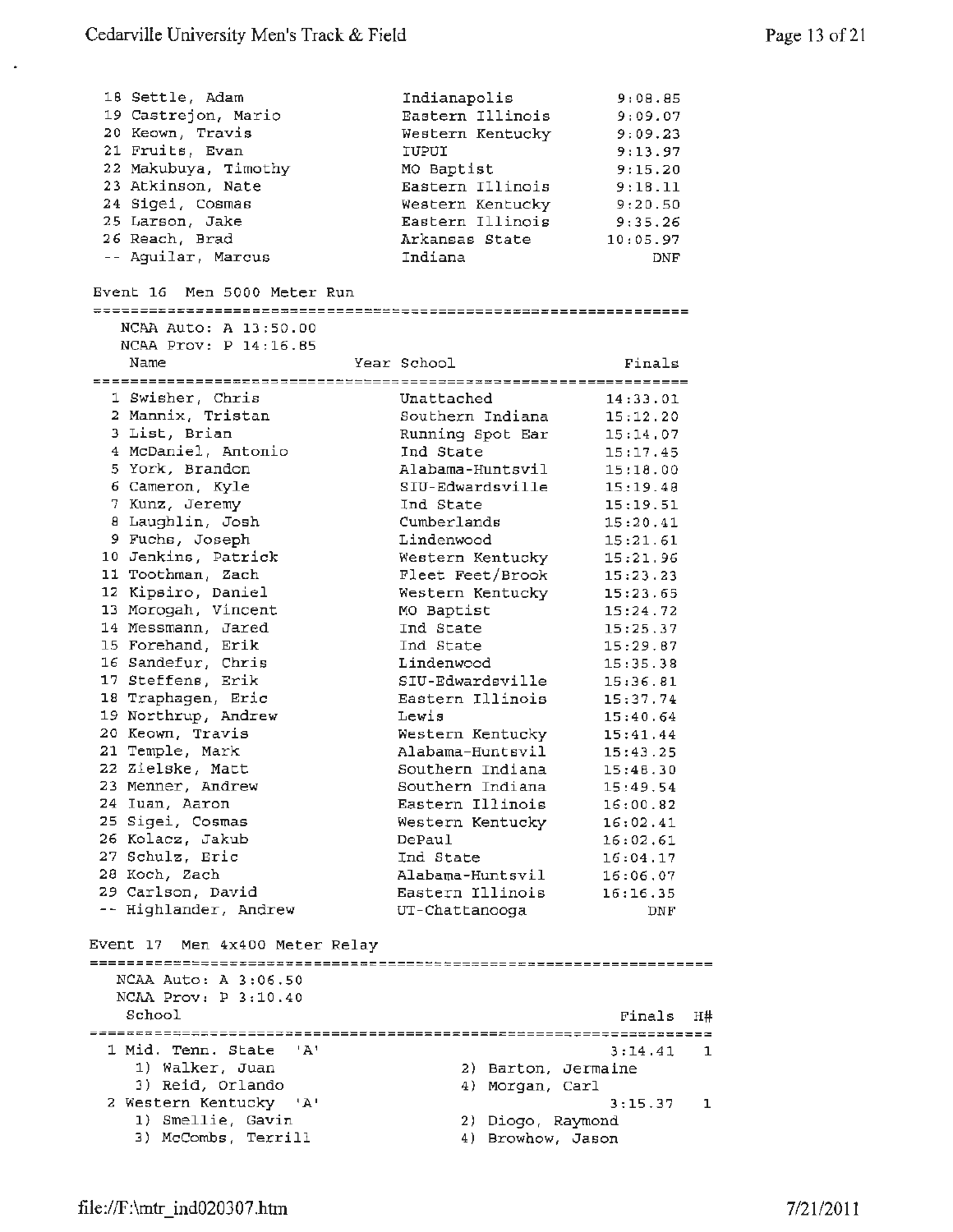3 SIU-Edwardsville 'A' 1) Rose, Kyle 3) Littleton, Chris 4 Jackson State 'A' 1) Sherrer, Schaffer 3) Speer, Eric 5 Lincoln (Mo.) 'A' 1) Beauvais, Alie 3) Foster, Ricardo 6 Indiana 'A' 1) Palmer, Daniel 3) Warfield, Treymayne 7 Flo Valley TC 'A' <sup>8</sup>Ind State 'A' 1) Geller, Andrew 3) Wright, Sean 9 Lewis 'A' 1) Rozovics, Geoff 3) Myers, Adrian 10 Eastern Illinois 'A' 1) Pegues, Brenton 3) Holm, David 11 Cincinnati 'A' 1) Hamilton, Keith 3) Moore, Allen 12 Illinois State 'A' 1) Tillman, DeAndre 3) Jacks, Anthony 13 Arkansas State 'A' 1) Pigram, Terell 3) Hill, Kazmere 14 McKendree 'A' 14 McKendree 'A'<br>1) Brown, Jefftie 3) Walotka, Filip 15 Loyola (Ill.) 'A' 1) Faustin, Marcia 3) Prisby, Donte 16 Cumberlands 'A' 1) Holifield, Lemuel<br>2) Ocharra Derrick 3) Osborne, Derrick 17 Eastern Kentucky 'A' 1) McLaren, Gabriel 3) Kessler, Matthew 18 Florissant Valley CC 'A' 1) Johnson, Britt 3) Anderson, Nick 19 DePaul 'A' 1) Vargas, Gabriel 3) Smith, Patrick 20 SE Missouri 'A' 1) Pettigrew, Myron 3) Reid, David 21 Cedarville 'A' 1) Anderson, Eric 3) Starr, Sammy 4) Tress, Brandon 3) Starr, Sammy<br>22 Lewis 'B' 1) Bailey, Austin 3) Reaney, Pat 23 MO Baptist 'A' 1) Bastian, Christopher 2) Edwards, Fernando

3:16.40 1 2) Bannister, Jonathan 4) Wright, Chris 3:17.21 2 2) Walton, Debodrick 4) Ray, Derrick 3:17.57 1 2) Richards, Raymond 4) Trusty, Michael 3:17.60 2) Gunnell, John 4) Brown, Leon 3:18.84 2 3:19.52 2) Bertoli, Anthony 4) Edwards, Logan 3:20.28 2 2) Eck, Mike 4) Hinton, Randy 3:20.57 2) York, Brian 4) Thornton, Kirkland 3:20.74 2) Lammers, Troy 4) Kandell, Bob 3:20.78 2) Houtman, Geoff 4) Mkwezalamba, Maxwell  $3:21.15$ 2) Fassler, Jerrod 4) Brooks, Jason 3:21.57 2) Myers, Jermaine 4) Niceley, Orion 3:22.03 2) Denham, Jimel 4) James, Christina 3:22.80 2) Jeffers, Jordan 4) Monroe, Derek 3:23.61 2) Landis, Nicholas 4) Hay, Aaron 3:24.54 2) Galtney, Liddell 4) Johnston, Rashaud 3:25.00 2) Harris, Gabe 4) Fugiel, Richard 3:26.17 2) Poindexter, Chris 4) Williams, Chris 4) Williams, Chris<br>3:28.25 2) Bundenthal, Ryan 3:31.15 2) Lesnick, Donnie 4) Pedersen, Brian 3:33.28 4 1 2  $3:20.57 4$ 1 3  $3:21.15$  3  $3:21.57$  4 3 4 3 3 2 3 4 4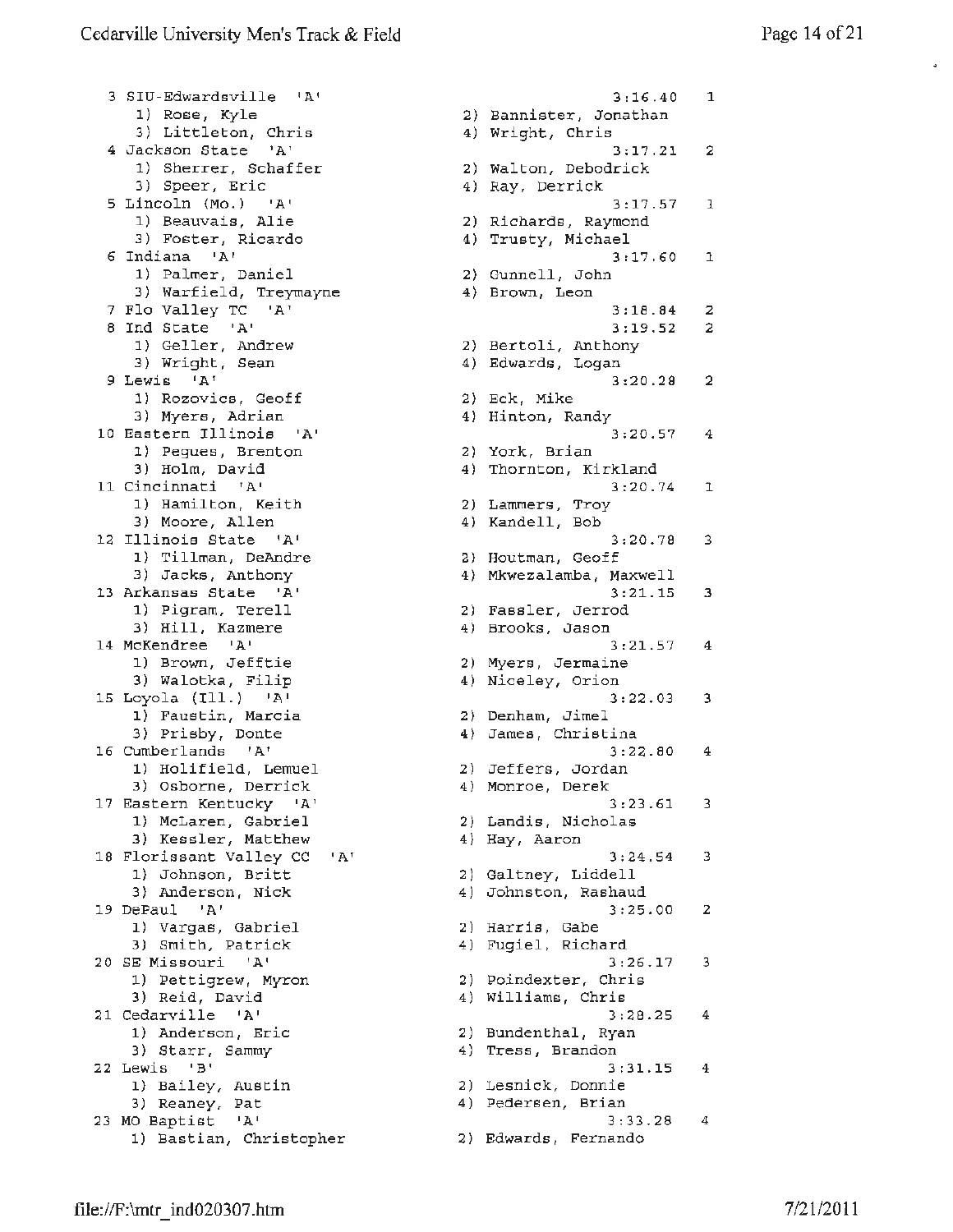3) Sykes, Gentrell 4) Freeman, Anthony Event 18 Men 4x800 Meter Relay School Finals 1 Jackson State 'A' 7:42.34 1) Speer, Eric 2) Itima, Kevin 3) Irby, Courtney 4) Raines, Kendall 2 Cincinnati 'A' 7:43.53 1) Richards, Jake 2) Webb, Zach 3) Starkey, Patrick 4) Ramsey, Alex 3 Eastern Illinois 'A' 7:43.85 1) Wesson, Chris 2) Coffey, Clint 3) Sheldon, Wes 4) Holm, David <sup>4</sup>Ind State 'A' 7:48.15 1) Twitchell, James 2) Bowman, Sean 4) Ada, Brad 3) Walsh, Kyle 5 Cedarville 'A' 7:54.29 1) Brooker, Jud 2) Groman, Kurt 3) Kuhn, Kevin 4) Saunders, Josh 6 Western Kentucky 'A' 7:56.45 7 Arkansas State 'A' 7:56.77 2) Mattox, Nathan 1) Pigram, Terell 3) Pigram, Derell 4) Fassler, Jerrod 8 Lincoln (Mo.) 'A' 7:59.25 9 UT-Chattanooga 'A' 8:00.91 1) Billingsley, Michael 2) Clark, *Tim*  3) Crews, Ryan 4) Danehy, Michael 10 McKendree 'A' 8:14.81 1) Myers, Jermaine 2) Williams, Devin 3) Mendez, Micheal 4) Event 19 Men Distance Medley NCAA Auto: A 9:34.00 NCAA Prov: P 9:48.00 School Finals 1 Eastern Illinois 'A' 10:04.55 2) Thornton, Kirkland<br>(2) Thornton, Kirkland 1) Holm, David 3) Wesson, Chris 4) Strackeljahn, Daniel 2 Lindenwood **'A'**  10:09.96 1) Triop, Titus 2) Holwerda, Patrick 3) Saenz, Anthony 4) Kiptoo, Evans 3 FCTC **'A'**  10:28.90 4 Unattached 'A' 10:29.47 5 SIU-Edwardsville 'A' 10:31.52 1) Werths, Steven 2) Evans, Marcus 3) Burgess, Steve 4) Gosewisch, Sean 6 Lincoln (Mo.) 'A' 10:33.00 1) Cross, Richard 2) Nougues, Jean 4) Smith, Rupert 3) Smith, Alvirto 7 Cedarville 'A' 10:33.17 1) Saunders, Josh 2) Bundenthal, Ryan 3) Kuhn, Kevin 4) Brooker, Jud 8 Western Kentucky **'A'**  10:37.34 1) Duncan, Michael 2) Lindsay, Jarvaun 3) Wilson, Stephen 4) Kiplagat, Bethuel 9 Ind State 'A' 10:55.46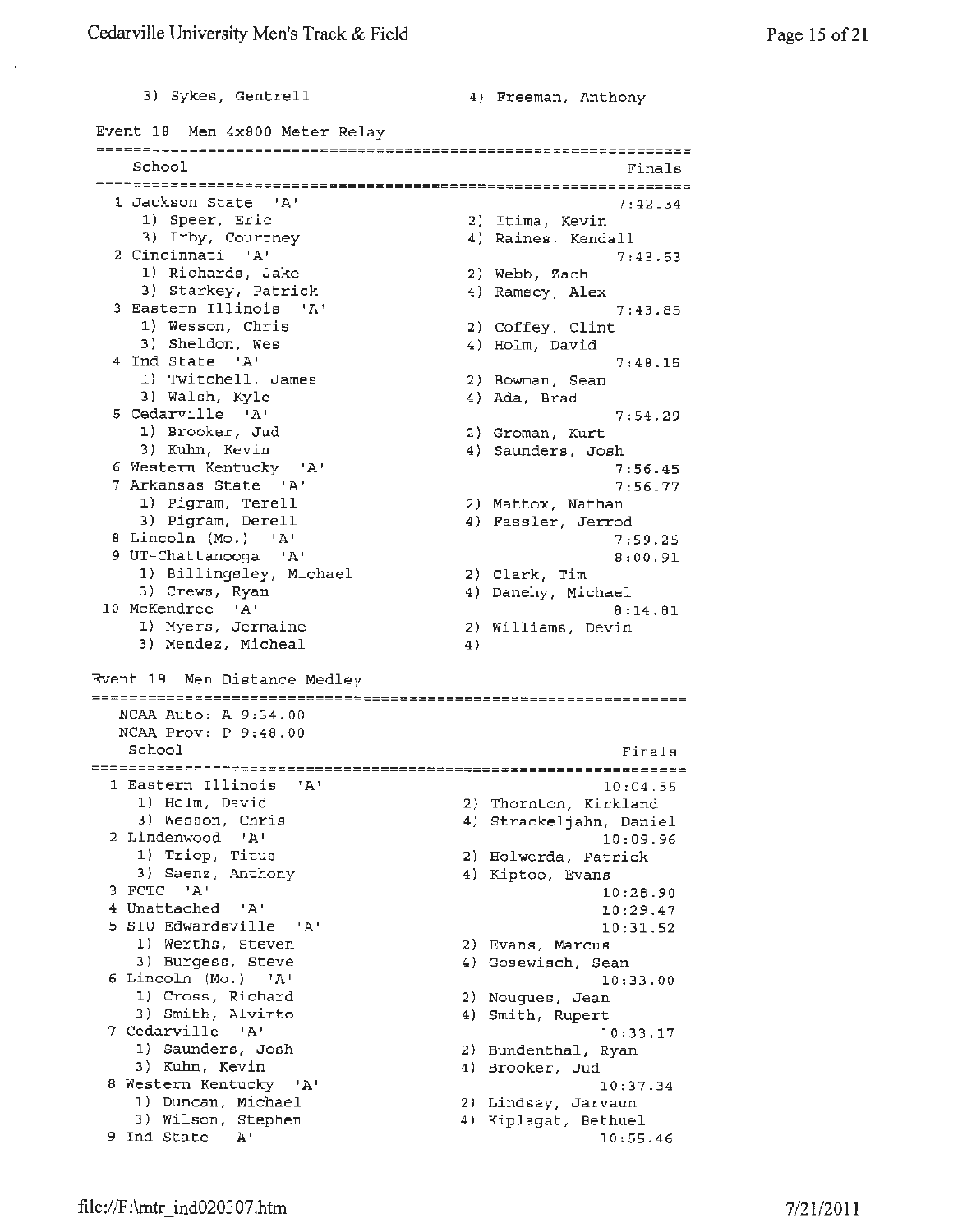$\mathbb{I}$ 

| 1) Fife, Jordan<br>3) Walsh, Kyle<br>-- Florissant Valley CC 'A'<br>1) Anderson, Nick<br>3) Galtney, Liddell |                          | 2) Wright, Sean<br>4) Bowman, Sean<br>2) Johnson, Britt<br>4) O'Neil, Drew | DQ                 |
|--------------------------------------------------------------------------------------------------------------|--------------------------|----------------------------------------------------------------------------|--------------------|
| Event 20 Men Long Jump                                                                                       |                          |                                                                            |                    |
|                                                                                                              |                          |                                                                            |                    |
| Top 12 Advance by Time<br>NCAA Auto: A 7.85m                                                                 |                          |                                                                            |                    |
| NCAA Prov: P 7.50m                                                                                           |                          |                                                                            |                    |
| Name                                                                                                         | Year School              |                                                                            | Prelims            |
|                                                                                                              |                          |                                                                            |                    |
| Preliminaries                                                                                                |                          |                                                                            |                    |
| 1 Morgan, Carlos                                                                                             | Mid. Tenn. State         |                                                                            | 7.31 <sub>mq</sub> |
| 2 Walker, Wilbert                                                                                            | Lincoln (Mo.)            |                                                                            | 7.27 <sub>mq</sub> |
| 3 Berry, John                                                                                                | SE Missouri              |                                                                            | 7.23 <sub>mq</sub> |
| 4 Lawson, Kiwan                                                                                              | Indiana                  |                                                                            | 7.17 <sub>mq</sub> |
| 5 Kandell, Bob                                                                                               | Cincinnati               |                                                                            | 7.01 <sub>mq</sub> |
| 6 Johnson, Courtney                                                                                          | Florissant Valle         |                                                                            | 6.99mq             |
| 7 Embry, Mike                                                                                                | Eastern Illinois         |                                                                            | 6.92mg             |
| 8 Jenkins, Kyle                                                                                              | Indiana                  |                                                                            | 6.89 <sub>mq</sub> |
| 9 Skelton, Tyler                                                                                             | Indiana                  |                                                                            | 6.87 <sub>mq</sub> |
| 10 Aronson, Shawn                                                                                            | Arkansas State           |                                                                            | 6.85 <sub>mq</sub> |
| 11 Golder, Brandon                                                                                           | UT-Chattanooga           |                                                                            | 6.83 <sub>mq</sub> |
| 12 Hairston, JaKeith                                                                                         | Mid. Tenn. State         |                                                                            | 6.82 <sub>mq</sub> |
| 13 brown, marquise                                                                                           | Unattached               |                                                                            | 6.81m              |
| 14 Dowden, Corey                                                                                             | Ind State                |                                                                            | 6.71m              |
| 15 Moore, Devin                                                                                              | Indiana                  |                                                                            | 6.69m              |
| 16 Lautzenheiser, Jon                                                                                        | UNAT-Indiana Sta         |                                                                            | 6.60m              |
| -- Wilson, Stephen                                                                                           | Western Kentucky         |                                                                            | ND                 |
| -- Mgijima, Mandhla<br>-- Emegano, Oscar                                                                     | Western Kentucky         |                                                                            | ND.<br>ND          |
| -- Harris, Jamaury                                                                                           | MO Baptist<br>MO Baptist |                                                                            | ND                 |
| -- Rolle, Ahmad                                                                                              | Clayton State            |                                                                            | ND                 |
| -- Johnson, Jason                                                                                            | Indiana                  |                                                                            | FOUL               |
| -- Walker, Wasim                                                                                             | Lincoln (Mo.)            |                                                                            | FOUL               |
| -- Henson, Josh                                                                                              | Unattached               |                                                                            | FOUL               |
| -- Gaus, Caleb                                                                                               | Cincinnati               |                                                                            | FOUL               |
| -- Rhoades, Pete                                                                                             | Unattached               |                                                                            | <b>FOUL</b>        |
| -- Browhow, Jason                                                                                            | Western Kentucky         |                                                                            | FOUL               |
| -- Dew, Asa                                                                                                  | Western Kentucky         |                                                                            | <b>FOUL</b>        |
| -- Horejs, Mike                                                                                              | SIU-Edwardsville         |                                                                            | <b>FOUL</b>        |
| -- Burkes, Rodney                                                                                            | Flo Valley TC            |                                                                            | FOUL               |
| -- Mackinson, Rayme                                                                                          | Eastern Illinois         |                                                                            | FOUL               |
| -- Schmitz, Matt                                                                                             | Indiana                  |                                                                            | FOUL               |
| -- Watts, Samuel                                                                                             | Illinois State           |                                                                            | FOUL               |
| -- Roback, Jerry                                                                                             | Indiana                  |                                                                            | FOUL               |
| -- Strawder, Joseph                                                                                          | DePaul                   |                                                                            | FOUL               |
| -- Schleis, Adam                                                                                             | Wis.-Milwaukee           |                                                                            | <b>FOUL</b>        |
| Event 20 Men Long Jump                                                                                       |                          |                                                                            |                    |
| NCAA Auto: A 7.85m                                                                                           |                          |                                                                            |                    |
| NCAA Prov: P 7.50m                                                                                           |                          |                                                                            |                    |
| Name                                                                                                         | Year School              |                                                                            | Finals             |
|                                                                                                              |                          |                                                                            |                    |
| Finals                                                                                                       |                          |                                                                            |                    |
| 1 Walker, Wilbert                                                                                            | Lincoln (Mo.)            |                                                                            | 7.48m              |
| 2 Berry, John                                                                                                | SE Missouri              |                                                                            | 7.33m              |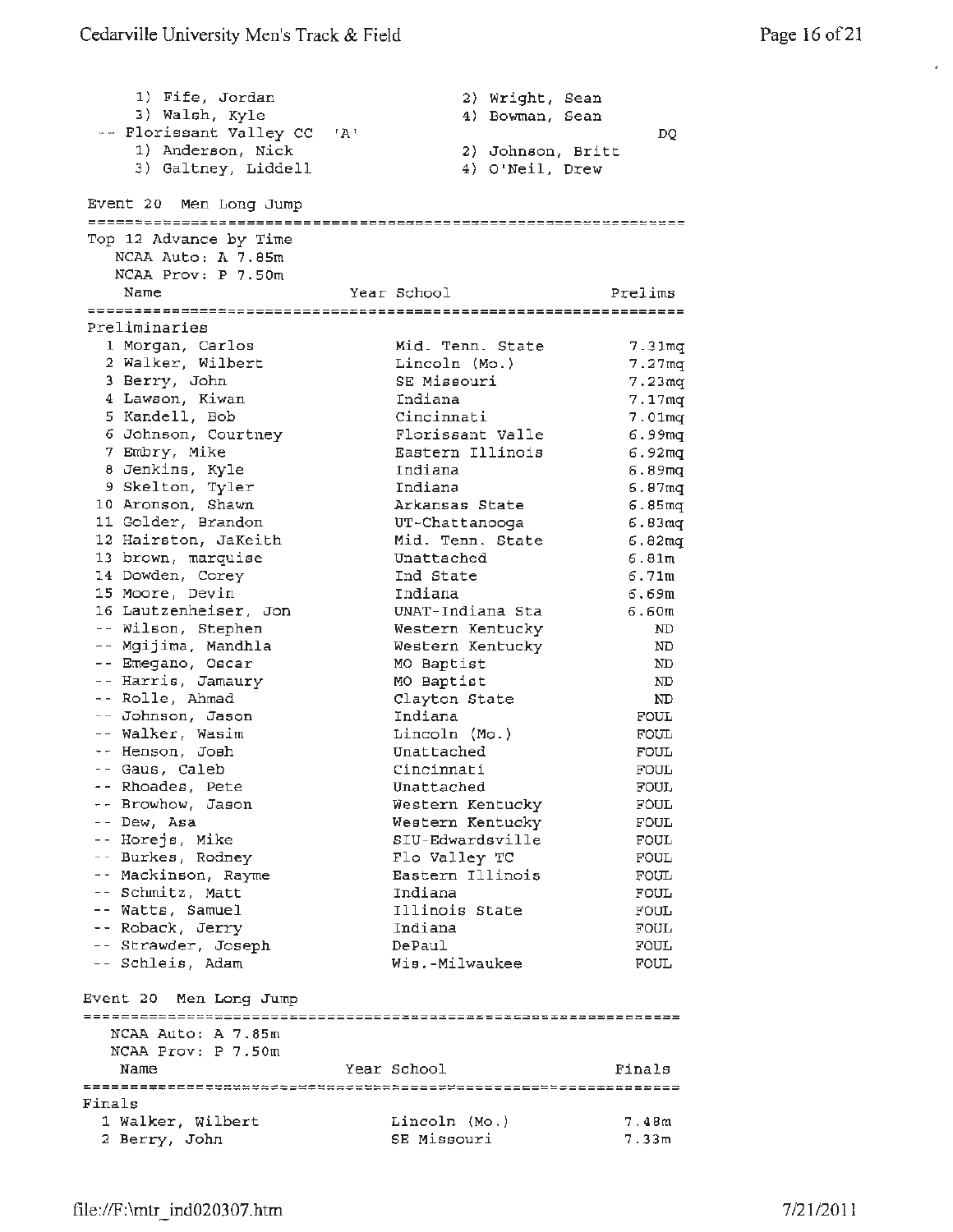t,

| 3 Lawson, Kiwan          |             | Indiana          |                  | 7.30m               |
|--------------------------|-------------|------------------|------------------|---------------------|
| 4 Morgan, Carlos         |             | Mid. Tenn. State |                  | 7.18m               |
| 5 Jenkins, Kyle          |             | Indiana          |                  | 7.12m               |
| 6 Skelton, Tyler         |             | Indiana          |                  | 6.94m               |
| 7 Hairston, JaKeith      |             | Mid. Tenn. State |                  | 6.82m               |
| 8 Johnson, Courtney      |             | Florissant Valle |                  | J6.82m              |
| 9 Kandell, Bob           |             | Cincinnati       |                  | 6.79m               |
| 10 Aronson, Shawn        |             | Arkansas State   |                  | 6.70 <sub>m</sub>   |
| 11 Embry, Mike           |             |                  | Eastern Illinois | 6.69m               |
| 12 Golder, Brandon       |             | UT-Chattanooga   |                  | 6.67m               |
| Event 21 Men High Jump   |             |                  |                  |                     |
| NCAA Auto: A 2.24m       |             |                  |                  |                     |
| NCAA Prov: P 2.16m       |             |                  |                  |                     |
| Name                     |             |                  |                  |                     |
|                          | Year School |                  |                  | Finals              |
| 1 McKay, Reilly          |             |                  |                  |                     |
| 2 Mongoven, Quinn        |             | Arkansas State   | Wis.-Milwaukee   | 2.06 <sub>m</sub>   |
| 2 Huggins, Kevin         |             |                  |                  | 2.01m               |
|                          |             | Lindenwood       |                  | 2.01 <sub>m</sub>   |
| 3 Bass, DeMarcus         |             | MO Baptist       |                  | J2.01m              |
| 4 Youngdale, Brandon     |             | Ind State        |                  | J2.01m              |
| 6 Ingram, Pierre         |             | Mid. Tenn. State |                  | J2.01 <sub>m</sub>  |
| 7 Sawin, Jimmy           |             | Cedarville       |                  | 1.96m               |
| 7 Fitch, Brandon         |             | Cincinnati       |                  | 1.96m               |
| 9 Nuxoll, Jared          |             | Indiana          |                  | J1.96m              |
| 10 Gehrke, Kris          |             | Eastern Illinois |                  | J1.96m              |
| 10 Smith, Andrew         |             | Cincinnati       |                  | J1.96m              |
| 12 Sunderland, Curt      |             | Ind State        |                  | J1.96m              |
| 13 Straughn, Alex        |             | Illinois State   |                  | 1.91m               |
| 13 Jorgensen, Britain    |             | Indiana          |                  | 1.91 <sub>m</sub>   |
| 13 Robinson, Luke        | Auburn      |                  |                  | 1.91m               |
| 13 Fakihinde, TJ         |             | Illinois State   |                  | 1.91 <sub>m</sub>   |
| 16 Beltz, Ryan           |             | Cincinnati       |                  | J1.91m              |
| 16 Gaus, Caleb           |             | Cincinnati       |                  | J1.91m              |
| 16 Doty, Ryan            |             | SE Missouri      |                  | J1.91m              |
| 19 Schaecher, Nick       |             | SIU-Edwardsville |                  | J1.91m              |
| 19 Craven, Luke          |             | Eastern Illinois |                  | J1.91m              |
| -- Fiedler, Matt         | Belmont     |                  |                  | NH                  |
| -- Johnson, Jamar        |             | Loyola (Ill.)    |                  | $\rm{NH}$           |
| -- Gorman, Chris         | Lewis       |                  |                  | NH                  |
| -- Myrick, Marcus        |             | Loyola (Ill.)    |                  | NH                  |
| -- Thomas, Donald        | Auburn      |                  |                  | NH                  |
| -- Robbins, Randall      |             | Illinois State   |                  | ΝH                  |
| -- Harold, Nich          |             | SIU-Edwardsville |                  | NH                  |
| -- Jenkins, James        |             | Arkansas State   |                  | NH                  |
| -- Robb, David           | Indiana     |                  |                  | NH                  |
| -- Bussellato, Anthony   |             | Cincinnati       |                  | NH                  |
| -- Winston, Ian          |             | Eastern Illinois |                  | NH                  |
|                          |             |                  |                  |                     |
| Event 22 Men Triple Jump |             |                  |                  |                     |
|                          |             |                  |                  |                     |
| Top 12 Advance by Time   |             |                  |                  |                     |
| NCAA Auto: A 16.10m      |             |                  |                  |                     |
| NCAA Prov: P 15.40m      |             |                  |                  |                     |
| Name                     | Year School |                  |                  | Prelims             |
|                          |             |                  |                  |                     |
| Preliminaries            |             |                  |                  |                     |
| 1 Walker, Wilbert        |             | Lincoln (Mo.)    |                  | P 15.47mq           |
| 2 Jenkins, James         |             | Arkansas State   |                  | 15.25 <sub>mq</sub> |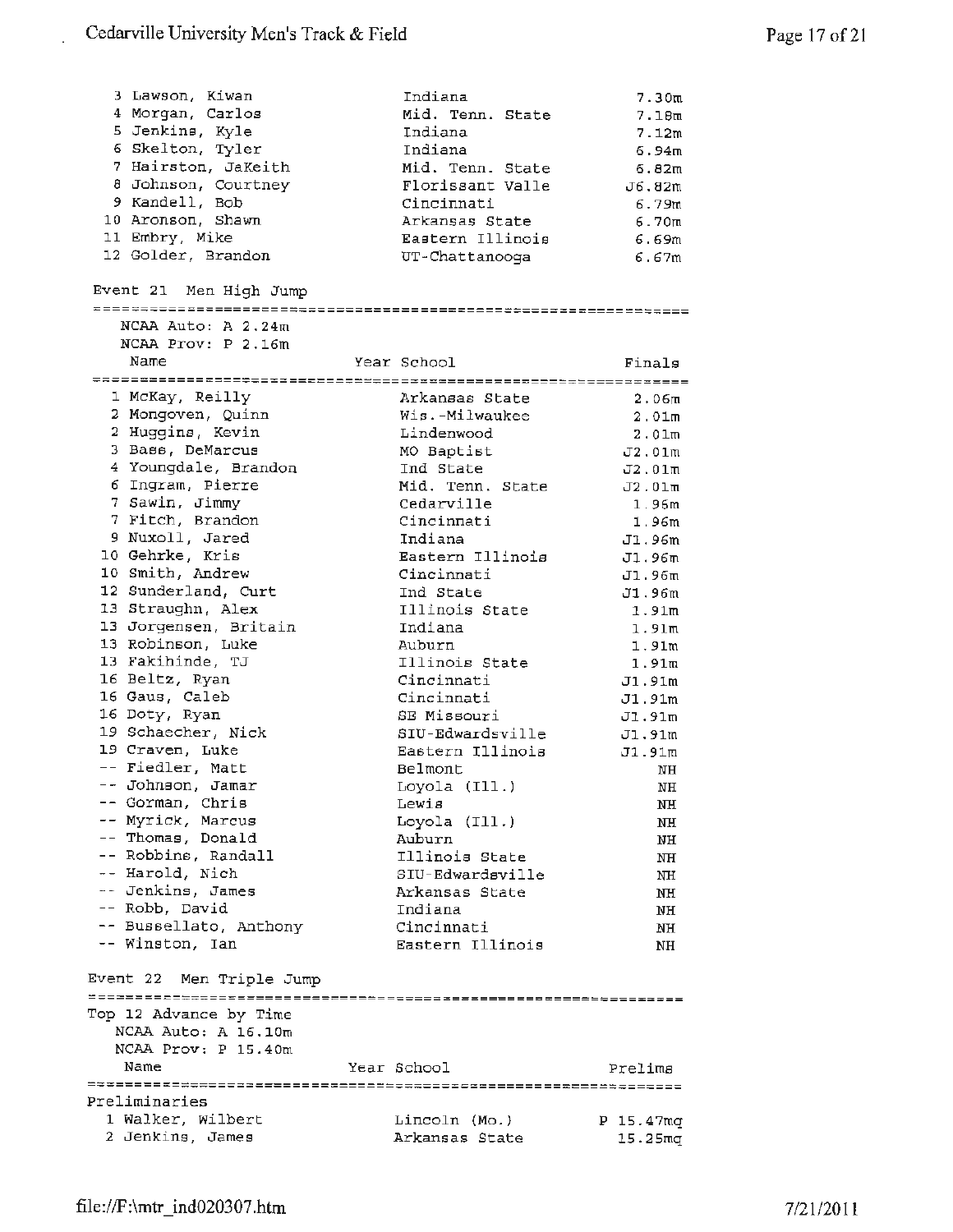$\bar{\star}$ 

| 3 Harris, Jamaury<br>4 Dzradosi, Marc | MO Baptist<br>Invaders TC | 14.86mg<br>14.74 <sub>mq</sub> |
|---------------------------------------|---------------------------|--------------------------------|
| 5 Jordan, Paladin                     | Ind State                 | 14.69 <sub>mq</sub>            |
| 6 Dowden, Corey                       | Ind State                 | 14.45 <sub>mq</sub>            |
| 7 Johnson, Courtney                   | Florissant Valle          | 14.39mg                        |
| 8 Chamov, Illiyan                     | Lindenwood                | 14.31 <sub>mq</sub>            |
| 9 brown, marquise                     | Unattached                | $14.24 \text{mq}$              |
| 9 Dew, Asa                            | Western Kentucky          | 14.24 <sub>mq</sub>            |
|                                       |                           |                                |
| 11 Walker, Wasim                      | Lincoln (Mo.)             | 14.12mg                        |
| 12 Hameed, Bilal                      | SE Missouri               | 14.10 <sub>mq</sub>            |
| 13 Emegano, Oscar                     | MO Baptist                | 13.85m                         |
| 14 Chimanda, Donald                   | Lindenwood                | 13.73m                         |
| -- Gorman, Chris                      | Lewis                     | <b>FOUL</b>                    |
| -- Henson, Josh                       | Unattached                | FOUL                           |
| -- Rolle, Ahmad                       | Clayton State             | <b>FOUL</b>                    |
| -- Lautzenheiser, Jon                 | UNAT-Indiana Sta          | FOUL                           |
| -- Mgijima, Mandhla                   | Western Kentucky          | <b>FOUL</b>                    |
| -- Hairston, JaKeith                  | Mid. Tenn. State          | FOUL                           |
| -- Johnson, Jason                     | Indiana                   | FOUL                           |
| Event 22 Men Triple Jump              |                           |                                |
| NCAA Auto: A 16.10m                   |                           |                                |
| NCAA Prov: P 15.40m                   |                           |                                |
| Name                                  | Year School               | Finals                         |
|                                       |                           |                                |
| 1 Walker, Wilbert                     | Lincoln (Mo.)             | 16.21 <sub>mA</sub>            |
| 2 Jenkins, James                      | Arkansas State            | 15.36m                         |
| 3 Dzradosi, Marc                      | Invaders TC               | 15.17m                         |
| 4 Jordan, Paladin                     | Ind State                 | 14.99m                         |
| 5 Harris, Jamaury                     | MO Baptist                | 14.97m                         |
| 6 Dowden, Corey                       | Ind State                 | 14.95m                         |
| 7 Hameed, Bilal                       | SE Missouri               | 14.49m                         |
| 8 brown, marquise                     | Unattached                | 14.43m                         |
| 9 Johnson, Courtney                   | Florissant Valle          | 14.42m                         |
| 10 Walker, Wasim                      | Lincoln (Mo.)             | 14.22m                         |
| 11 Dew, Asa                           | Western Kentucky          | 14.18m                         |
| 12 Chamov, Illiyan                    | Lindenwood                | 14.15m                         |
| Event 23 Men Shot Put                 |                           |                                |
|                                       |                           |                                |
| Top 12 Advance by Time                |                           |                                |
| NCAA Auto: A 19.30m                   |                           |                                |
| NCAA Prov: P 17.75m                   |                           |                                |
| Name                                  | Year School               | Prelims                        |
| 1 Kahle, Steve                        | Unattached-Indv           | 16.50mg                        |
| 1 Taitt, Matthew                      | Western Kentucky          | 16.50 <sub>mq</sub>            |
| 3 Michaud, Ben                        | Cedarville                | 16.27mg                        |
| 4 Thomas, James                       | Mid. Tenn. State          | 15.84 <sub>mq</sub>            |
| 5 Colbert, Brandon                    | SE Missouri               | 15.78mg                        |
| 6 Hogue, Austin                       | Eastern Illinois          | 15.70 <sub>mq</sub>            |
| 7 Dalton, Patrick                     | Indiana                   | 15.50 <sub>mq</sub>            |
| 8 Holbrook, Matt                      | Ind State                 | 15.22mg                        |
| 9 Henning, Neil                       | Cedarville                | 15.21 <sub>mq</sub>            |
| 10 Nekula, Bill                       | SE Missouri               | 15.20mq                        |
| 11 Hill, Chris                        | Cincinnati                | 15.05mq                        |
| 12 Gillingham, Jeremy                 | Ind State                 | 15.01mq                        |
| 13 Hernandez, Erik                    | Loyola (Ill.)             | 15.00m                         |
|                                       |                           |                                |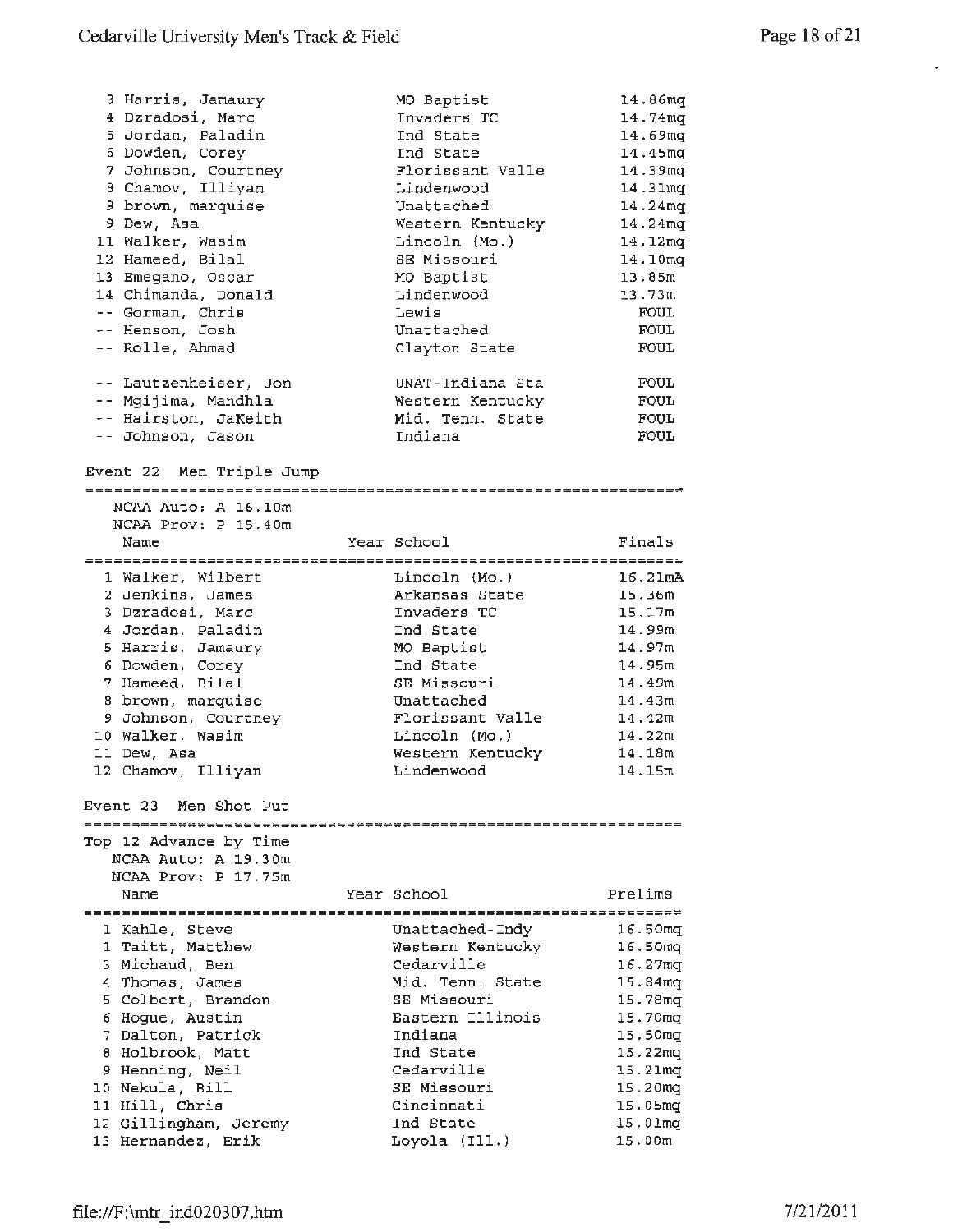| 14 Glass, Andy                        | SE Missouri                      | 14.83m                         |
|---------------------------------------|----------------------------------|--------------------------------|
| 15 Flynn, Ryan                        | Cincinnati                       | 14.65m                         |
| 16 Painter, Joe                       | Illinois State                   | 14.51m                         |
| 17 Miller, Courtney                   | Lindenwood                       | 14.50m                         |
| 18 Block, Scott                       | SIU-Edwardsville                 | 14.47m                         |
| 19 Soverns, Brian                     | Western Kentucky                 | 14.40m                         |
| 20 Fishback, Josh                     | Cincinnati                       | 14.38m                         |
| 21 Barnas, Scott                      | Lewis                            | 14.34m                         |
| 22 Rensing, Derek                     | SIU-Edwardsville                 | 14.30m                         |
| 23 Torie, Mike                        | Lindenwood                       | 14.05m                         |
| 24 Hankton, Bryant                    | Arkansas State                   | 14.00 <sub>π</sub>             |
| 25 Hoag, Curtis                       | DePaul                           | 13.97m                         |
| -- Frye, Joe                          | Belmont                          | <b>FOUL</b>                    |
| -- Howell, Tyler                      | Belmont                          | FOUL                           |
| -- Moorman, Steven                    | Western Kentucky                 | FOUL                           |
| -- Hopkins, Randall                   | Eastern Kentucky                 | FOUL                           |
| -- Ross, Patrick                      | Lindenwood                       | FOUL                           |
| -- Christiani, Mark                   | Eastern Kentucky                 | FOUL                           |
| -- Bane, Jacob                        | Eastern Kentucky                 | FOUL                           |
| -- Sapp, Christopher                  | Mid. Tenn. State                 | FOUL                           |
| -- Jarman, Michael                    | Cincinnati                       | <b>FOUL</b>                    |
| -- Franklin, Germayle                 | Mid. Tenn, State                 | FOUL                           |
| -- Greene, Devon                      | Cincinnati                       | FOUL                           |
| -- Hardesty, Bryan                    | Cincinnati                       | <b>FOUL</b>                    |
|                                       |                                  |                                |
| Event 23 Men Shot Put                 |                                  |                                |
|                                       |                                  |                                |
| NCAA Auto: A 19.30m                   |                                  |                                |
| NCAA Prov: P 17.75m                   |                                  |                                |
|                                       |                                  |                                |
| Name                                  | Year School                      | Finals                         |
|                                       |                                  |                                |
| 1 Kahle, Steve                        | Unattached-Indy                  | 16.68m                         |
| 2 Michaud, Ben                        | Cedarville                       | 16.58m                         |
| 3 Taitt, Matthew                      | Western Kentucky                 | 16.02m                         |
| 4 Gillingham, Jeremy                  | Ind State                        | 15.60m                         |
| 5 Colbert, Brandon                    | SE Missouri                      | 15.58m                         |
| 6 Henning, Neil                       | Cedarville                       | 15.54 <sub>m</sub>             |
| 7 Hogue, Austin                       | Eastern Illinois                 | 15.53m                         |
| 8 Thomas, James                       | Mid. Tenn. State                 | 15.46m                         |
| 9 Dalton, Patrick                     | Indiana                          | 15.22m                         |
| 10 Nekula, Bill                       | SE Missouri                      | 14.66m                         |
| 11 Holbrook, Matt                     | Ind State                        | 14.19m                         |
| -- Hill, Chris                        | Cincinnati                       | <b>FOUL</b>                    |
| Event 24 Men Weight Throw             |                                  |                                |
|                                       |                                  |                                |
| Top 12 Advance by Time                |                                  |                                |
| NCAA Auto: A 21.50m                   |                                  |                                |
| NCAA Prov: P 19.50m                   |                                  |                                |
| Name                                  | Year School                      | Prelims                        |
|                                       |                                  |                                |
| 1 Martin, Cory                        | Auburn                           | A 22.75mg                      |
| 2 Dunkleberger, Jake                  | Auburn                           | A 21.60mq                      |
| 3 Fearnow, Paul                       | Indiana                          | 18.16 <sub>mq</sub>            |
| 4 Miller, Brad                        | DePaul                           | 17.60mg                        |
| 5 Jarman, Michael                     | Cincinnati                       | $17.54 \text{ mq}$             |
| 6 Gillingham, Jeremy                  | Ind State                        | 17.38 <sub>mq</sub>            |
| 7 Thomas, James                       | Mid. Tenn. State                 | 17.08 <sub>mq</sub>            |
| 8 Little, William<br>9 Taitt, Matthew | Indianapolis<br>Western Kentucky | 17.04 <sub>mq</sub><br>16.89mg |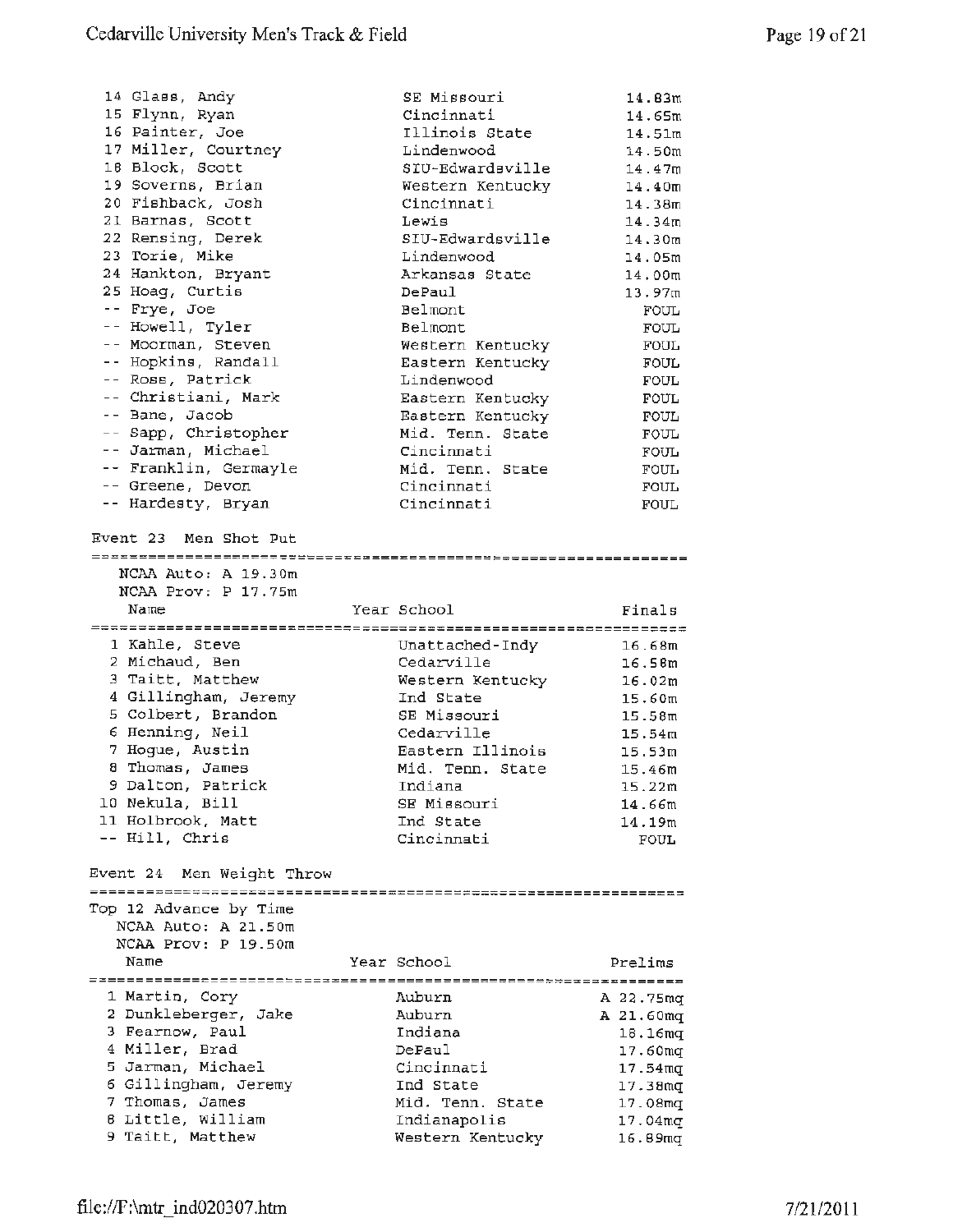$\bar{\mathcal{L}}$ 

| 10 Walzac, Anton<br>11 Kombrink, Kris<br>12 Nolcox, Lyle<br>13 Hogue, Austin | Illinois State<br>SIU-Edwardsville<br>Ind State | 16.72 <sub>mq</sub><br>16.71mq<br>16.49mg |
|------------------------------------------------------------------------------|-------------------------------------------------|-------------------------------------------|
| 14 Block, Scott                                                              | Eastern Illinois<br>SIU-Edwardsville            | 16.29m                                    |
| 14 Schultz, Jimmy                                                            | Eastern Illinois                                | 15.81 <sub>m</sub>                        |
| 16 Croxford, Andy                                                            | SE Missouri                                     | 15.81m<br>15.56m                          |
| 17 Chancellor, Byran                                                         | Illinois State                                  | 15.26m                                    |
| 18 Glass, Andy                                                               | SE Missouri                                     | 14.98m                                    |
| 19 Moorman, Steven                                                           | Western Kentucky                                | 14.89m                                    |
| 20 Hernandez, Erik                                                           | Loyola (Ill.)                                   | 14.49m                                    |
| 21 Nekula, Bill                                                              | SE Missouri                                     | 14.33m                                    |
| 22 Abboreno, Mark                                                            | SIU-Edwardsville                                | 14.24m                                    |
| 23 Maat, Christian                                                           | Cedarville                                      | 14.04m                                    |
| 24 Hopkins, Randall                                                          | Eastern Kentucky                                | 13.93m                                    |
| 25 Perry, Cornelius                                                          | <b>Belmont</b>                                  | 13.72m                                    |
| 25 Hanson, Chad                                                              | Cincinnati                                      | 13.72m                                    |
| 27 Michaud, Ben                                                              | Cedarville                                      | 13.62m                                    |
| 28 Soverns, Brian                                                            | Western Kentucky                                | 13.30m                                    |
| 29 Holbrook, Matt                                                            | Ind State                                       | 13.02m                                    |
| 30 Howell, Tyler                                                             | Belmont                                         | 13.01m                                    |
| -- Frye, Joe                                                                 | Belmont                                         | ND.                                       |
| -- Greene, Devon                                                             | Cincinnati                                      | ND                                        |
| -- Bowman, Derek                                                             | Arkansas State                                  | ND                                        |
| -- Hankton, Bryant                                                           | Arkansas State                                  | <b>FOUL</b>                               |
| -- Colbert, Brandon                                                          | SE Missouri                                     | <b>FOUL</b>                               |
| -- Hoag, Curtis                                                              | DePaul                                          | <b>FOUL</b>                               |
| -- Henning, Neil                                                             | Cedarville                                      | <b>FOUL</b>                               |
| -- Lawson, Aaron                                                             | Unattached-Indy                                 | FOUL                                      |
| -- Probst, Dan                                                               | Lewis                                           | <b>FOUL</b>                               |
|                                                                              |                                                 |                                           |
| Event 24 Men Weight Throw<br>NCAA Auto: A 21.50m<br>NCAA Prov: P 19.50m      |                                                 |                                           |
| Name                                                                         | Year School                                     | Finals                                    |
|                                                                              |                                                 |                                           |
| 1 Martin, Cory                                                               | Auburn                                          | 22.93 <sub>mA</sub>                       |
| 2 Dunkleberger, Jake                                                         | Auburn                                          | 21.19mP                                   |
| 3 Fearnow, Paul                                                              | Indiana                                         | 18.22m                                    |
| 4 Thomas, James                                                              | Mid. Tenn. State                                | 17.90m                                    |
| 5 Jarman, Michael                                                            | Cincinnati                                      | 17.79m                                    |
| 6 Miller, Brad                                                               | DePaul                                          | 17.08m                                    |
| 7 Walzac, Anton                                                              | Illinois State                                  | 16.95m                                    |
| 8 Nolcox, Lyle                                                               | Ind State                                       | 16.55m                                    |
| 9 Kombrink, Kris                                                             | SIU-Edwardsville                                | 16.27m                                    |
| 10 Taitt, Matthew                                                            | Western Kentucky                                | 15.97m                                    |
| 11 Little, William                                                           | Indianapolis                                    | 15.64m                                    |
| -- Gillingham, Jeremy                                                        | Ind State                                       | FOUL                                      |
| Event 25 Men Pole Vault INVITATIONAL                                         |                                                 |                                           |
| NCAA Auto: A 5.50m<br>NCAA Prov: P 5.20m                                     |                                                 |                                           |
| Name                                                                         | Year School                                     | Finals                                    |
|                                                                              |                                                 |                                           |
| 1 Sarafian, Adam                                                             | Arkansas State                                  | 5.26 MP                                   |
| 2 Johnson, Mark                                                              | Auburn                                          | 5.16m                                     |
| 2 Scott, Jason<br>4 Coover, Jeffrey                                          | Cedarville<br>Indiana                           | 5.16m<br>5.06m                            |